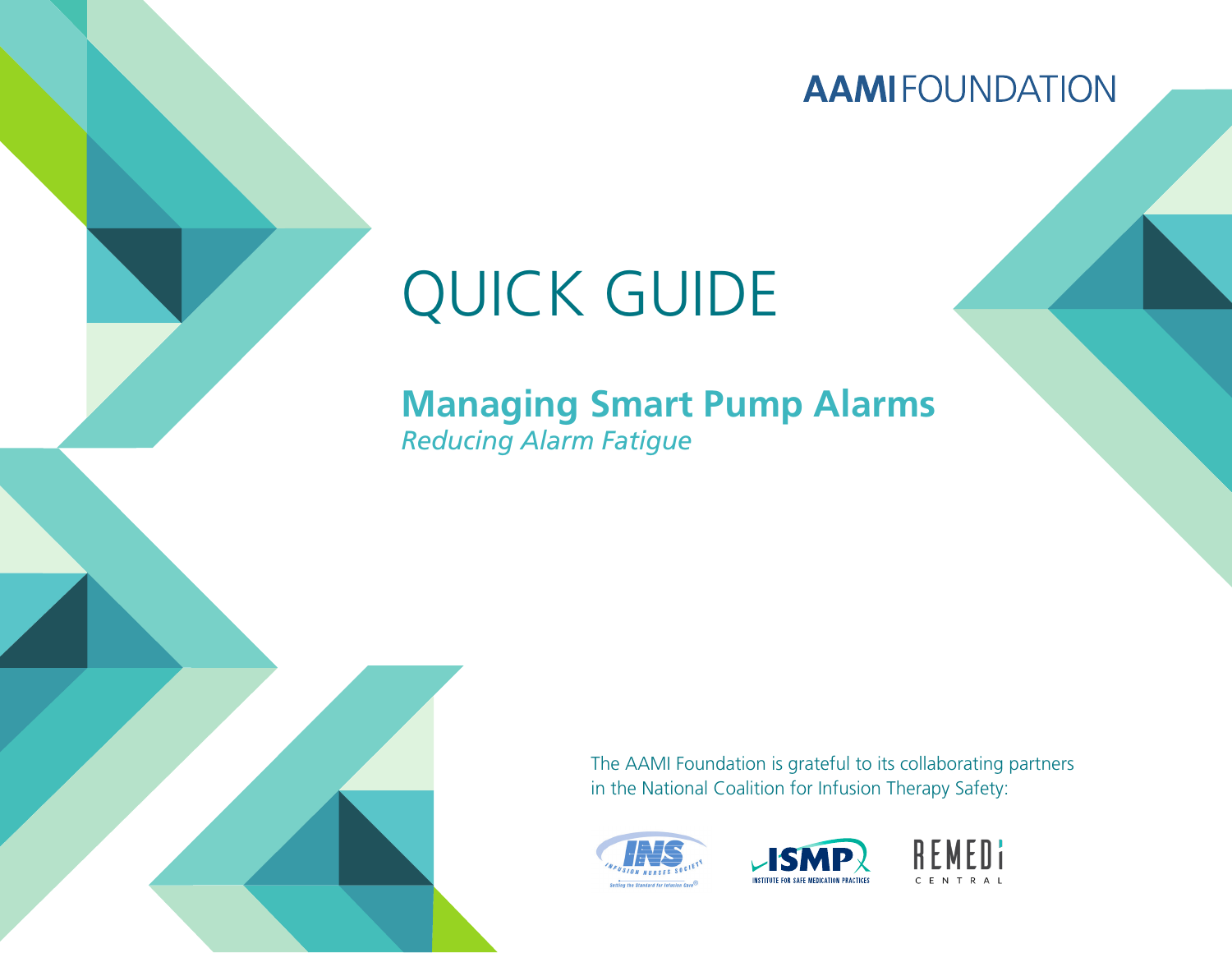# Acknowledgments

This document was produced by the members of the AAMI Foundation's National Coalition for Infusion Therapy Safety. The coalition, launched in 2015, is made up of clinicians, industry partners, researchers, and national patient safety organizations. It addresses ongoing patient safety issues identified at the AAMI/FDA Infusion Device Summit (2010):

- Improving drug library compliance
- Reducing non-actionable pump alarms
- Promoting multiple-line education

Link to the coalition website: **www.aami.org/foundation/infusion/coalition**



### **Quick Guide Team**

**Team Leader: Rachel Vitoux,** B.Braun **Candida Arvelo,** ICU Medical **Sandra Brook,** Clinical Input **Gabriele Christensen,** ICU Medical **Ashley Martin**, Baxter **Tom Ulseth,** Smiths Medical **Tim Vanderveen,** BD **Colleen Wibbe,** Baxter

**Published by AAMI Foundation** 4301 N. Fairfax Dr., Suite 301 Arlington, VA 22203-1633 www.aami.org/thefoundation © 2018 AAMI

**Editor** Marilyn Neder Flack

**Graphic Designers** Kristin Blair Yondee Designs, LLC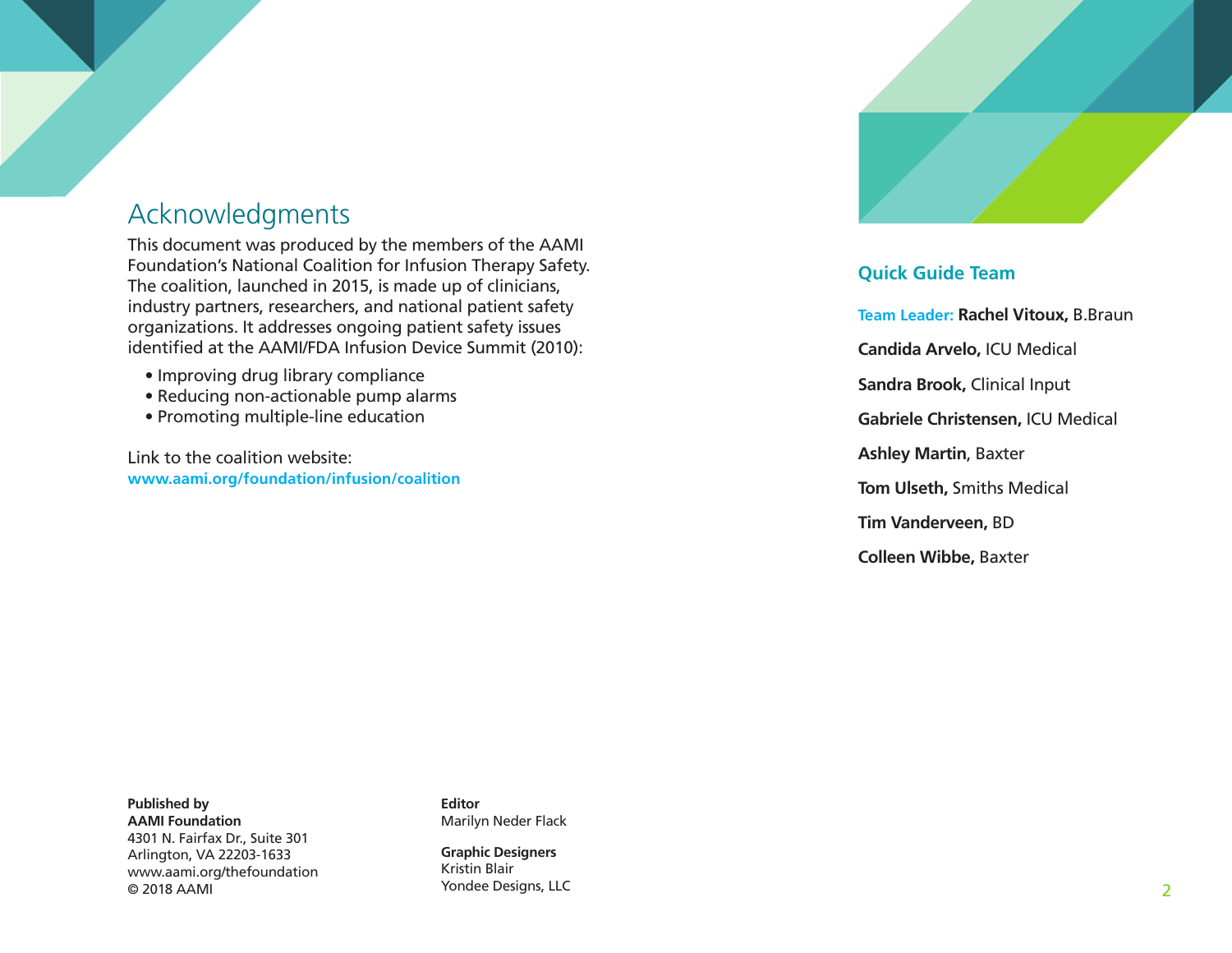#### **About the AAMI Foundation**

The AAMI Foundation is a 501(c)(3) charitable organization. Its mission is to drive reductions in preventable patient harm and improvements in outcomes associated with the use of health technology.

The AAMI Foundation creates synergy between clinicians, researchers, regulators, biomedical and clinical engineers, industry, and patients, leading the nation to share and disseminate critically important information, building a body-of-knowledge addressing emerging and long-standing complex issues related to health technology. The Foundation accomplishes this by convening diverse expert stakeholders and engaging them in a collaborative, team-based approach to tackle specific issues in the development, management and use of health technology. The intended outcome is reduced preventable patient harm and improved patient outcomes.

To learn more about the Foundation and ways to become involved, visit **www.aami.org/foundation**.

To make a tax-deductible donation to the Foundation, visit **my.aami.org/store/donation.aspx**.

#### **Permission to Copy**

We encourage you to share this paper with your colleagues. You may freely reproduce this publication for educational purposes only, provided that proper attribution is made as follows: Copied with the permission of the AAMI Foundation. This publication may not be sold in whole or in part. The views expressed in this publication do not represent the views of the AAMI Foundation. The work of the AAMI Foundation and its members is intended to be a helpful resource for healthcare delivery organizations, so that every organization does not have to start their technology management work from scratch. It does not constitute legal, regulatory, operational, medical, or procedural advice, or constitute a standard of care. It is essential that each healthcare delivery organization assess the material in the context of its own organizational needs, culture, technology, and priorities.

### **Contents**

- $4$  Who will Benefit from this Quick Guide?
- 4 Background
- $6$  How to Use This Guide
- 7 Manufacturer-Specific Information on Configurability of Basic Pump Alarms
- 17 What Strategies Can We Use to Improve Management of "Air in Line" Alarms?
- 19 What Strategies Can We Use to Improve Management of "Battery" Alarms?
- 21 What Strategies Can We Use to Improve Management of "Infusion Complete" Alarms?
- 24 What Strategies Can We Use to Improve Management of "Occlusion" Alarms?

<sup>\* &</sup>quot;Alert" is the term used by most infusion pump manufacturers to indicate that a soft or hard drug library limit has been exceeded. While some manufacturers use the term "alarm signal" for this type of occurrence, most infusion pump manufacturers instead use this to refer to sounds generated to indicate that there is an occlusion in the line, air in line, door open, infusion completed, etc. Ask your pump manufacturer how it defines the terms for its alerts and alarm signals.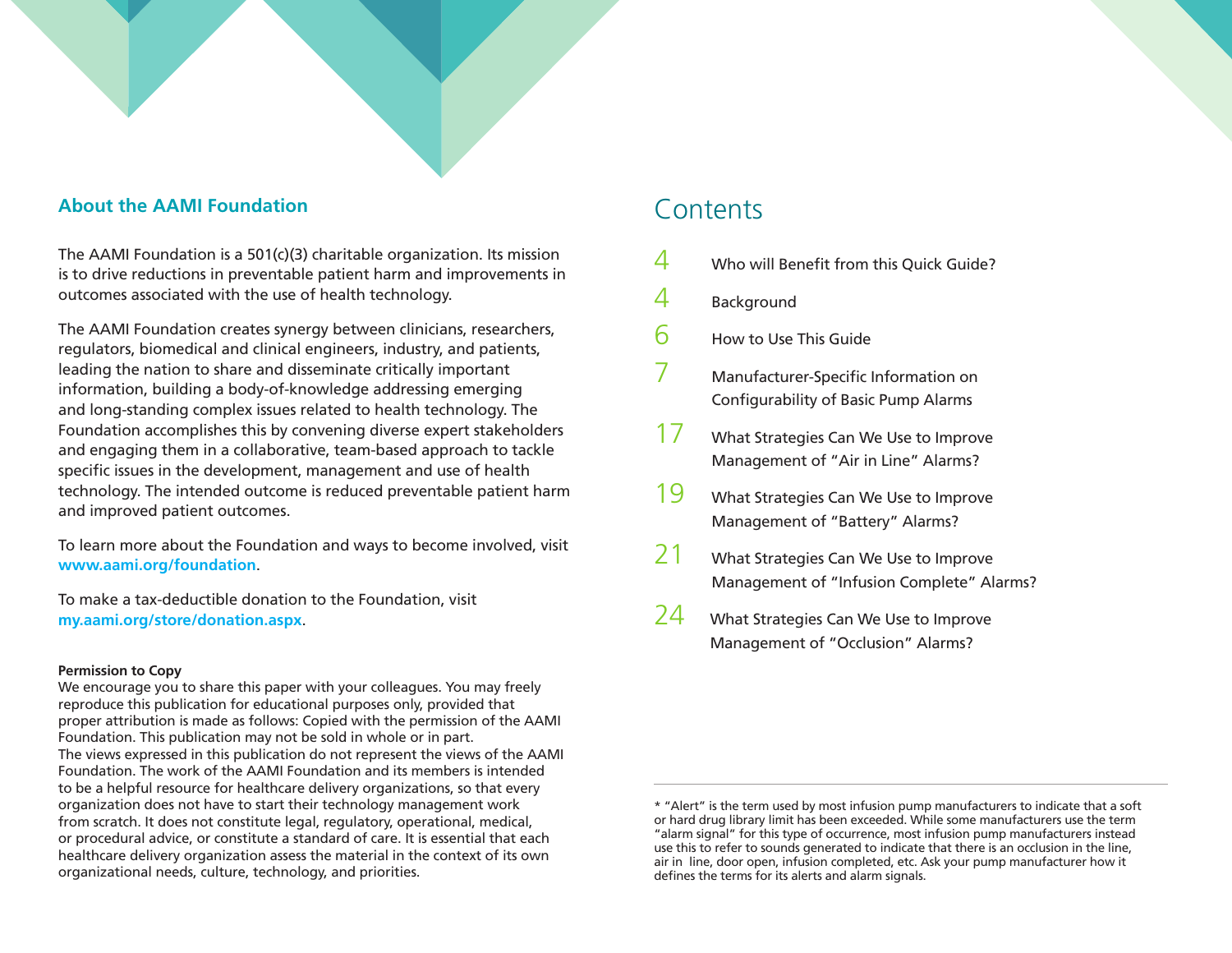# **Who Will Benefit From This Background<br>Quick Guide?**

This guide will benefit all those working to reduce incidence and improve response to medical device alarms, which cause alarm fatigue for clinicians and have a detrimental effect on patient outcomes.

A few examples are the following:

- $\checkmark$  The members of the hospital alarm committee
- $\sqrt{\phantom{a}}$  Directors of nursing, managers, and front-line nurses
- Directors of pharmacy
- **► Education coordinators**
- $\sqrt{\phantom{a}}$  Directors of biomedical engineering
- $\sqrt{\ }$  Procurement managers
- ◆ Quality/patient safety leads

Since The Joint Commission's focus on medical device alarms, beginning with the Sentinel Alert in  $2013$ ,<sup>1</sup> and resulting in the national patient safety goal issued in June 2013, $^2$ , hospitals have initiated alarm management and reduction strategies. To date, most studies have focused on reducing clinically nonactionable alarms associated with physiologic monitors, achieving as much as a 87% reduction in these alarms.<sup>3,4, 5</sup> Much of this reduction has been accomplished by widening alarm thresholds, implementing patient-specific alarm parameters, and turning alarms off that are duplicative or have no clinical value.

Hospitals are now beginning to expand their focus to include infusion pump alarms. There are very few patients who complete a hospitalization without being on an infusion pump, and the sheer number of infusion pumps across the healthcare continuum creates a major source of noise in the clinical environment. Further, current medical device standards require infusion pumps to alarm at the device and these alarms are loud enough to be heard by the patient, staff, and visitors.

- 1. The Joint Commission (TJC). Medical device alarm safety in hospitals. TJC Sentinel Event Alert, April 8, 2013;50. www.jointcommission.org/sea\_issue\_50/ Accessed March 5, 2018.
- 2. The Joint Commission website: www.jointcommission.org/r3\_report\_issue5/ Accessed Nov 30, 2017.
- 3. Cvach M, Biggs M, Rothwell K, Charles-Hudson C. Medical device alarm safety in hospitals. Daily electrode change and effect on cardiac monitor alarms: an evidence based practice approach. J Nurs Care Qual, 2013;28(3):265-271.
- 4. Gross B, Dahl D, Neilsen L. Physiologic monitoring alarm load on medical/surgical floors of a community hospital. Biomed Instrum Technol, 2011;45(s1);29-36.
- 5. Whalen D, Covelle P, Piepenbrink J, Villanova K, Cuneo C, Awtry E. Novel approach to the management of clinical alarm fatigue. Cardiovascular Quality & Outcomes, 2013;6(s1).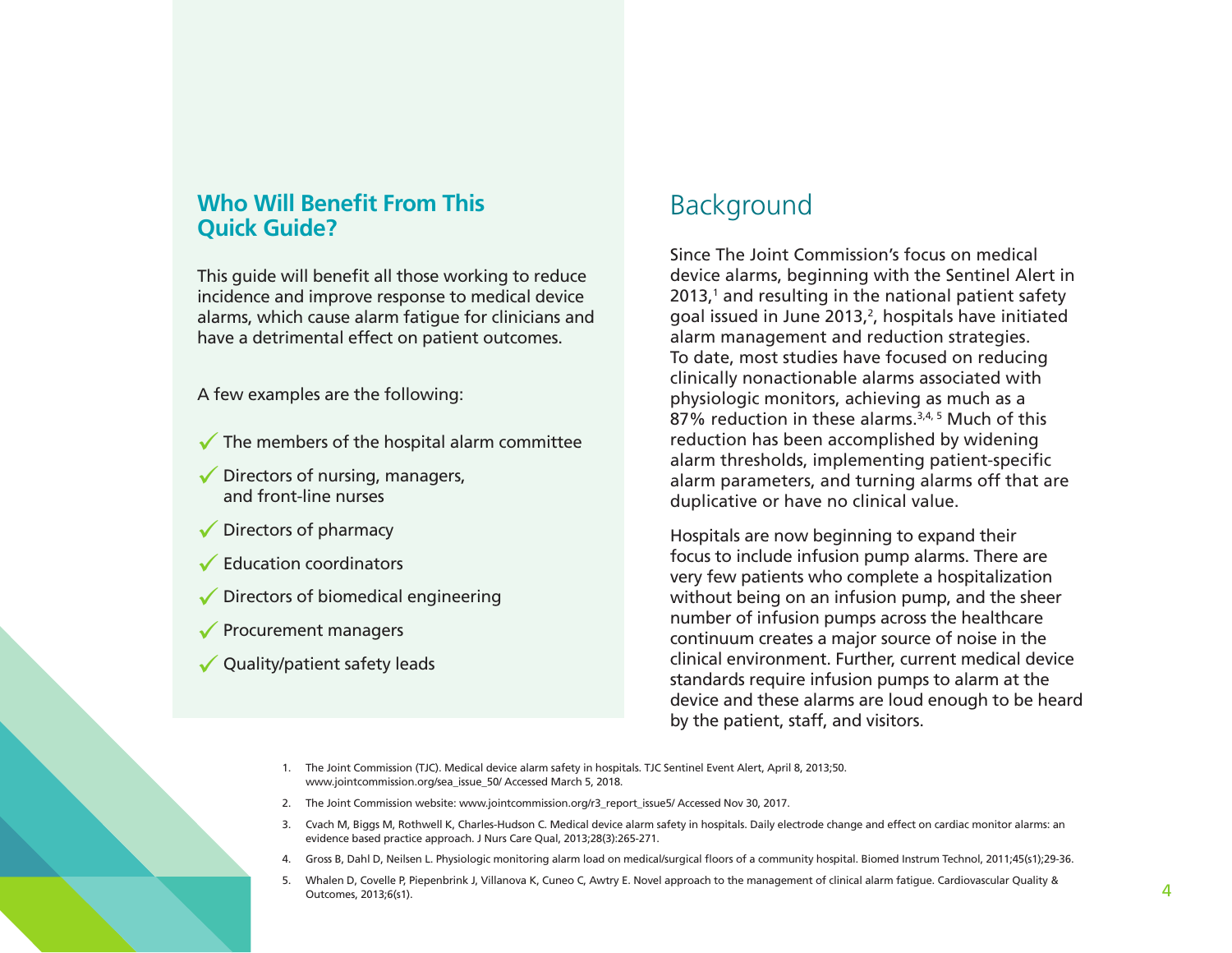### Background (continued)

Infusion pump alarms are defined as those device alarms that provide continual or repeating auditory and visual notification, requiring the clinician to intervene to address and silence the alarm. These device alarms may or may not interrupt the infusion therapy and are different from drug library dosing alerts that provide a single audible and/or visual notification.

Unfortunately, reducing infusion pump alarms to the level of reduction achieved with physiological monitors will be more challenging because of the fundamental differences between these types of devices. Physiologic monitors issue alarm signals because the patient's condition (heartrate, SPO2, etc.) falls outside the alarm threshold set for that patient. These thresholds are set at points where a clinician should be "called" to the bedside to check on the patient because an untoward change in the patient's condition may be occurring. Conversely, infusion pump alarms occur when a specific task has been completed (infusion has completed), a potential unsafe condition is detected (air in line), or something has prevented the pump from delivering the programmed infusion (occlusion or depleted battery).

All of these pump alarms require action or clinical intervention. Although there are some pump alarm settings that are configurable, the majority of infusion pump alarms cannot be turned off. For example, air detection bubble size and occlusion pressure limit thresholds can be configured, but neither alarm can be turned off.

Infusion pumps also have audible, single notifications that contribute to alarm fatigue, with some that can be configured on or off. Examples include notifications that a secondary infusion has finished, a bolus dose has been delivered, or a delayed infusion is starting. These single notifications are not typically classified as alarms, but rather as a notification that does not require the nurse to interact with the pump. However, these notifications may only be heard by the patient and thus provide no real value to the nurse caring for the patient and can result in disturbing the rest the patient requires to get well.

With these significant differences between infusion pump and physiological monitor alarms, reducing pump alarms will require different strategic interventions. First, hospitals will need to collect data on pump alarm incidence across all care areas and begin to understand how and why specific pump alarms occur. Second, they will need to classify pump alarms and notifications, identifying which alarms can be configured or have thresholds adjusted. Third, educational intervention and practice changes will be primary components necessary for infusion pump alarm reduction. For example, one method to reduce air in line alarms is eliminating the air during priming of the intravenous (IV) tubing. Occlusion alarms can be addressed through IV catheter placement and routine assessment, and low battery alarms can be mitigated by ensuring pumps are plugged in during storage and following transport.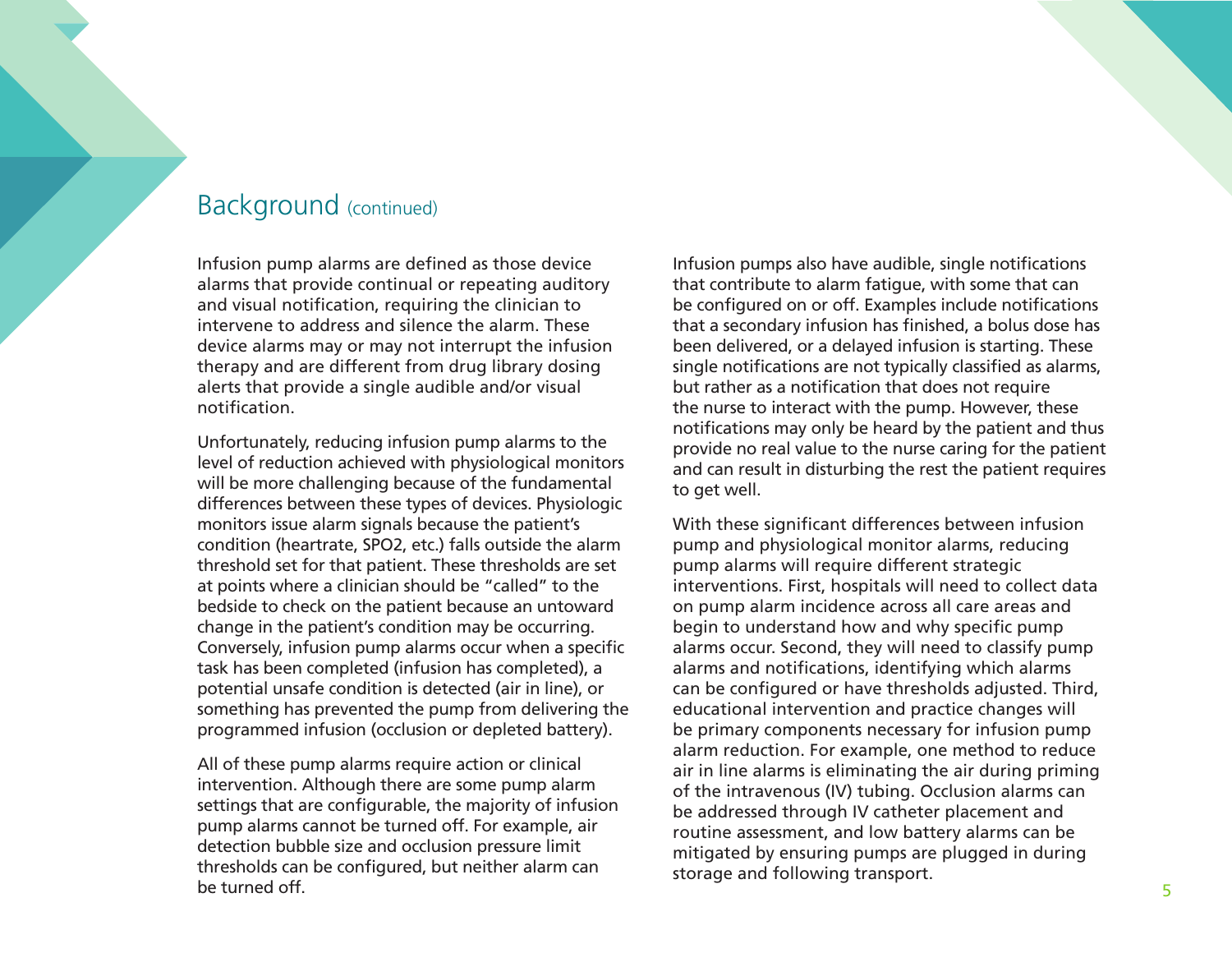## How to Use This Guide

The purpose of this guide is to *provide a starting point* for healthcare institutions to begin to explore their large-volume, and syringe pump alarms and to understand potential strategies to mitigate nonactionable alarms.

There are two sections to the guide. The first section is a table reflecting the common alarms types and their configurability across the manufacturers of large volume and syringe pumps that are participants in the AAMI Foundation's National Coalition for Infusion Therapy Safety.6 Please note this is not the complete list of alarms that each manufacturer includes in their pumps, but *is meant to help healthcare organizations begin a conversation with their particular manufacturer*  about how to reduce nonactionable pump alarms.

The second section provides practice suggestions on ways to reduce four primary categories of alarms: occlusion; air in line; infusion complete; and battery alarms. These were selected because they are commonly reported as the most frequently occurring pump alarms and because there are a number of ways to reduce these alarms through targeted clinical practice. The practice suggestions are the result of the combined experience of the team members, but some recommended reading is also provided at the end of each of the categories.

Your pump manufacturer is a great source of help in working with you to determine which pump alarms are the most problematic in your organization and how to address workflow to address those alarms.

6. The AAMI Foundation website: www.aami.org/PatientSafety/content. aspx?ItemNumber=1781&navItemNumber=3084 Accessed on Nov. 30, 2017.

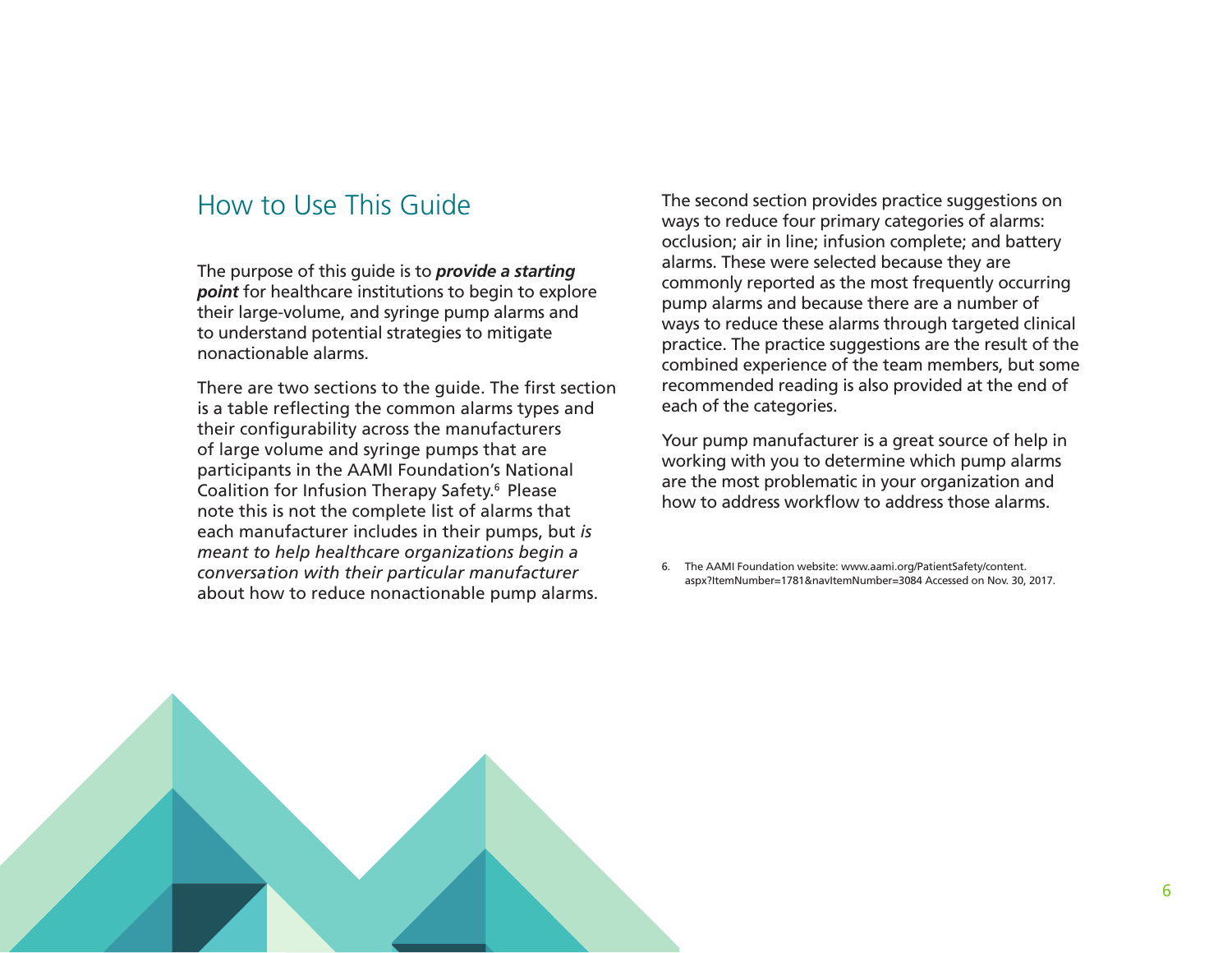

# Manufacturer-Specific Information on Configurability of Basic Pump Alarms

**NOTE:** n/a indicates the vendor does not offer that alarm type **LVP** = large volume pump **KVO** = keep vein open

|                                                                  | <b>Baxter</b><br><b>SIGMA</b><br><b>Spectrum LVP</b>                          | Alarm Can be<br><b>Disabled</b> | Can be Configured (ON/OFF or Threshold Adjusted)                      |                                                                       |  |
|------------------------------------------------------------------|-------------------------------------------------------------------------------|---------------------------------|-----------------------------------------------------------------------|-----------------------------------------------------------------------|--|
| <b>Alarm Type</b>                                                |                                                                               |                                 | In Setup<br>(Configured by Biomed/<br><b>Pharmacy/Administration)</b> | <b>At Bedside</b><br>(Adjusted by Clinician)                          |  |
| <b>Hold Time Exceeded</b>                                        | Standby/Hold                                                                  | N/A                             | N/A                                                                   | Time Adjustable, Default is Infinite<br>(If Infinate, Will Not alarm) |  |
| <b>Infusion Complete</b>                                         | <b>Primary Infusion Complete/KVO</b>                                          | No                              | No                                                                    | No                                                                    |  |
| <b>Upstream Occlusion</b>                                        | <b>Upstream Occlusion</b>                                                     | Yes                             | Yes if Configured by Drug in Drug Library                             | Yes or No Depending on Drug Library Configuration                     |  |
| <b>Downstream Occlusion</b>                                      | <b>Downstream Occlusion/Autorestart</b>                                       | <b>No</b>                       | Threshold Adjustable                                                  | Threshold Adjustable                                                  |  |
| <b>Partial Occlusion/</b><br>Pressure Increasing/<br>Autorestart | N/A                                                                           | N/A                             | N/A                                                                   | N/A                                                                   |  |
| Air in Line -<br><b>Single Bubble</b>                            | Air In Line                                                                   | <b>No</b>                       | No                                                                    | No                                                                    |  |
| Air in Line -<br><b>Cumulative</b>                               | <b>Max Air Detected</b>                                                       | <b>No</b>                       | No                                                                    | No                                                                    |  |
| <b>Door Open</b>                                                 | Door Open                                                                     | No                              | No                                                                    | No                                                                    |  |
| <b>Inactivity</b>                                                | Inactivity                                                                    | <b>No</b>                       | No                                                                    | <b>No</b>                                                             |  |
| <b>Set or Syringe Misload</b>                                    | Clean Load Point 2;<br>Reload Set: Remove Clamp from Primary                  | No                              | No                                                                    | <b>No</b>                                                             |  |
| <b>Battery Low</b>                                               | <b>Low Battery</b>                                                            | No                              | <b>No</b>                                                             | No                                                                    |  |
| <b>Battery Empty</b>                                             | <b>Battery Depleted</b>                                                       | No                              | No                                                                    | No                                                                    |  |
| <b>System Error</b>                                              | <b>System Error</b>                                                           | <b>No</b>                       | <b>No</b>                                                             | <b>No</b>                                                             |  |
| <b>KVO</b>                                                       | Refer to Primary Infusion Complete/KVO and<br>Secondary Infusion Complete/KVO | N/A                             | N/A                                                                   | N/A                                                                   |  |
| <b>Secondary</b><br><b>Complete</b>                              | Secondary Infusion Complete/KVO                                               | Yes                             | Never, Optional, or Required                                          | Yes if Configured as Optional or Required                             |  |
| <b>Volume Near End</b>                                           | <b>Bag Near Empty</b>                                                         | Yes                             | Yes                                                                   | Yes                                                                   |  |
| <b>Time Near End</b>                                             | N/A                                                                           | N/A                             | N/A                                                                   | N/A                                                                   |  |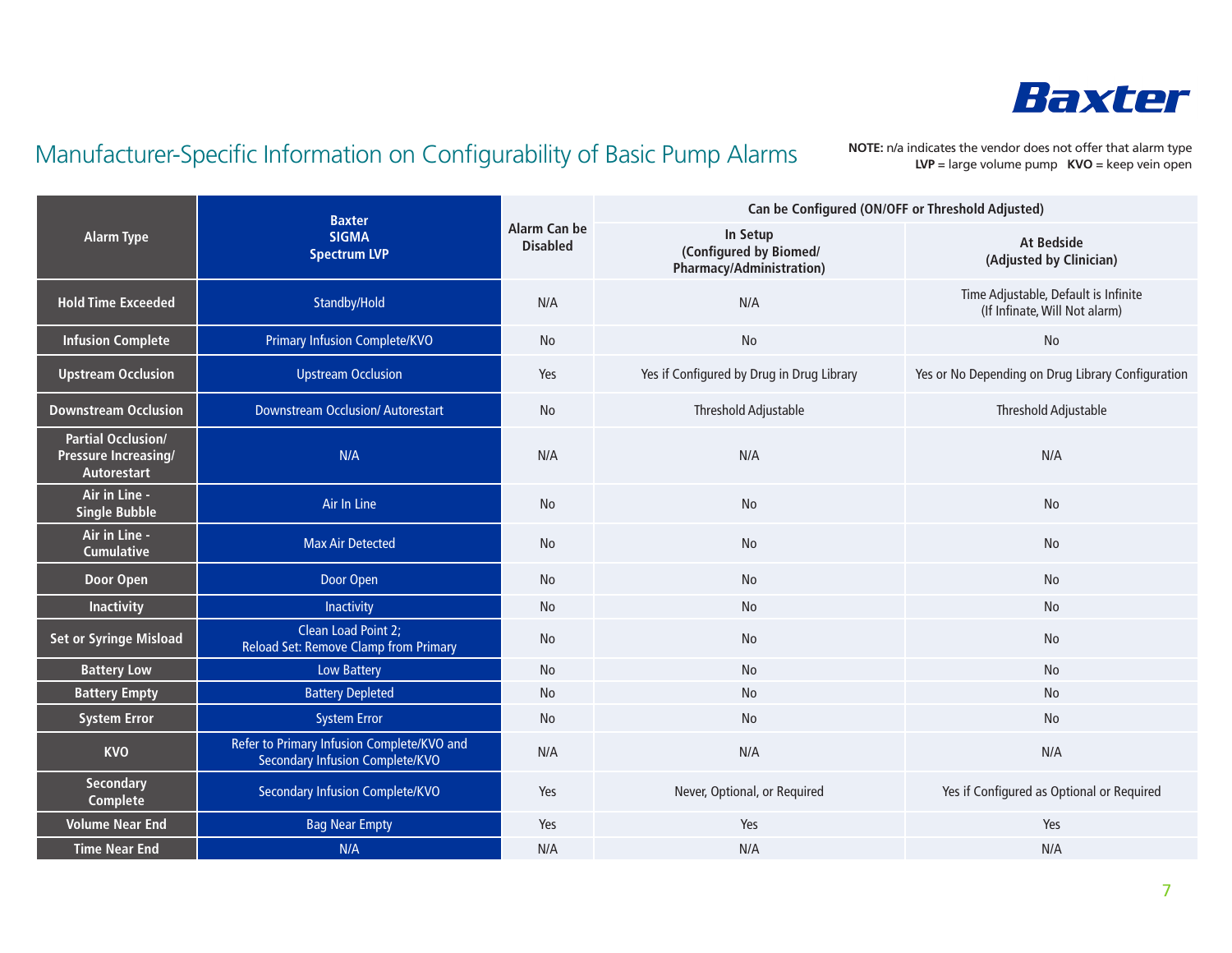

|                                                                         |                                        |                              | Can be Configured (ON/OFF or Threshold Adjusted)               |                                              |  |
|-------------------------------------------------------------------------|----------------------------------------|------------------------------|----------------------------------------------------------------|----------------------------------------------|--|
| <b>Alarm Type</b>                                                       | <b>BBraun</b><br><b>Outlook ES LVP</b> | <b>Alarm Can be Disabled</b> | In Setup<br>(Configured by Biomed/<br>Pharmacy/Administration) | <b>At Bedside</b><br>(Adjusted by Clinician) |  |
| <b>Hold Time Exceeded</b>                                               | <b>Hold Expired</b>                    | No                           | No                                                             | Time Adjustable                              |  |
| <b>Infusion Complete</b>                                                | <b>Bag Empty/VTBI end</b>              | No                           | <b>No</b>                                                      | No                                           |  |
| <b>Upstream Occlusion</b>                                               | <b>Upstream Occlusion</b>              | No                           | <b>Default Threshold</b>                                       | Threshold Adjustable                         |  |
| <b>Downstream Occlusion</b>                                             | <b>Downstream Occlusion</b>            | No                           | <b>Default Threshold</b>                                       | Time Adjustable                              |  |
| <b>Partial Occlusion/</b><br><b>Pressure Increasing/</b><br>Autorestart | <b>Occlusion Warning</b>               | Yes                          | ON/OFF                                                         | <b>No</b>                                    |  |
| Air in Line -<br><b>Single Bubble</b>                                   | Air in Line                            | No                           | No                                                             | <b>No</b>                                    |  |
| Air in Line -<br><b>Cumulative</b>                                      | Air in Line                            | No                           | No                                                             | No                                           |  |
| Door Open                                                               | Door Open                              | No                           | No                                                             | No                                           |  |
| <b>Inactivity</b>                                                       | Inactivity                             | No                           | No                                                             | No                                           |  |
| <b>Set or Syringe Misload</b>                                           | <b>Check Set</b>                       | No                           | <b>No</b>                                                      | No                                           |  |
| <b>Battery Low</b>                                                      | <b>Battery Low</b>                     | No                           | No                                                             | <b>No</b>                                    |  |
| <b>Battery Empty</b>                                                    | <b>Battery Empty</b>                   | No                           | No                                                             | No                                           |  |
| <b>System Error</b>                                                     | <b>System Error</b>                    | No                           | No                                                             | No                                           |  |
| <b>KVO</b>                                                              | <b>KVO</b>                             | No                           | Rate Adjustable                                                | No                                           |  |
| <b>Secondary</b><br>Complete                                            | Piggyback Callback                     | Yes                          | ON/OFF                                                         | ON/OFF                                       |  |
| <b>Volume Near End</b>                                                  | N/A                                    | N/A                          | N/A                                                            | N/A                                          |  |
| <b>Time Near End</b>                                                    | N/A                                    | N/A                          | N/A                                                            | N/A                                          |  |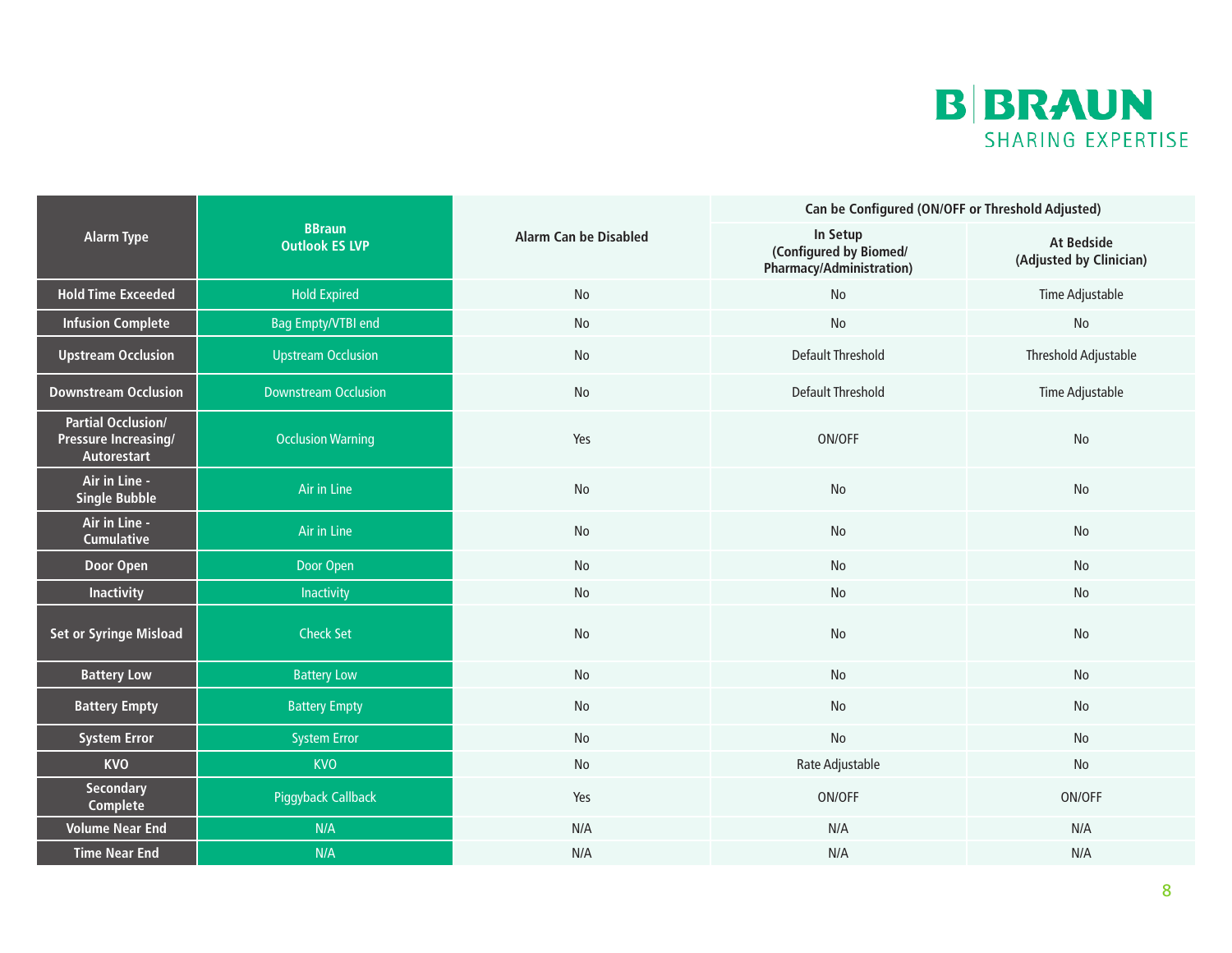

|                                                                                                  |                                                                |                                                                | Can be Configured (ON/OFF or Threshold Adjusted) |                             |  |
|--------------------------------------------------------------------------------------------------|----------------------------------------------------------------|----------------------------------------------------------------|--------------------------------------------------|-----------------------------|--|
| <b>BBraun</b><br><b>Alarm Type</b><br><b>Alarm Can be Disabled</b><br><b>Infusomat Space LVP</b> |                                                                | In Setup<br>(Configured by Biomed/<br>Pharmacy/Administration) | <b>At Bedside</b><br>(Adjusted by Clinician)     |                             |  |
| <b>Hold Time Exceeded</b>                                                                        | <b>Standby Expired</b>                                         | No                                                             | <b>Default Threshold</b>                         | Time Adjustable             |  |
| <b>Infusion Complete</b>                                                                         | <b>VTBI Infused</b>                                            | No                                                             | <b>No</b>                                        | No                          |  |
| <b>Upstream Occlusion</b>                                                                        | <b>Upstream Occlusion</b>                                      | No                                                             | <b>Default Threshold</b>                         | Threshold Adjustable        |  |
| <b>Downstream Occlusion</b>                                                                      | <b>Downstream Occlusion</b>                                    | No                                                             | <b>Default Threshold</b>                         | <b>Threshold Adjustable</b> |  |
| <b>Partial Occlusion/</b><br><b>Pressure Increasing/</b><br>Autorestart                          | N/A                                                            | N/A                                                            | N/A                                              | N/A                         |  |
| Air in Line - S<br>ingle Bubble                                                                  | Air in Line - Bubble Too Large                                 | No                                                             | <b>Default Threshold</b>                         | No                          |  |
| Air in Line -<br><b>Cumulative</b>                                                               | Air in Line - Cumulative Over Time                             | No                                                             | <b>Default Threshold</b>                         | No                          |  |
| Door Open                                                                                        | Door Open                                                      | No                                                             | No                                               | No                          |  |
| <b>Inactivity</b>                                                                                | Inactivity                                                     | No                                                             | <b>No</b>                                        | No                          |  |
| <b>Set or Syringe Misload</b>                                                                    | <b>Set Misloaded</b>                                           | No                                                             | No                                               | No                          |  |
| <b>Battery Low</b>                                                                               | <b>Battery low</b>                                             | No                                                             | No                                               | No                          |  |
| <b>Battery Empty</b>                                                                             | <b>Battery Empty;</b><br><b>Battery Near Empty (pre-alarm)</b> | No                                                             | No                                               | No                          |  |
| <b>System Error</b>                                                                              | <b>System Error</b>                                            | No                                                             | No                                               | No                          |  |
| <b>KVO</b>                                                                                       | <b>KVO</b>                                                     | Yes                                                            | ON/OFF, Rate Adjustable                          | ON/OFF                      |  |
| <b>Secondary</b><br><b>Complete</b>                                                              | <b>Secondary Complete</b>                                      | Yes                                                            | ON/OFF                                           | ON/OFF                      |  |
| <b>Volume Near End</b>                                                                           | Volume Near End (pre-alarm)                                    | Yes                                                            | <b>ON/OFF and Volume Adjustable</b>              | No                          |  |
| <b>Time Near End</b>                                                                             | Time Near End (pre-alarm)                                      | Yes                                                            | <b>ON/OFF and Time Adjustable</b>                | No                          |  |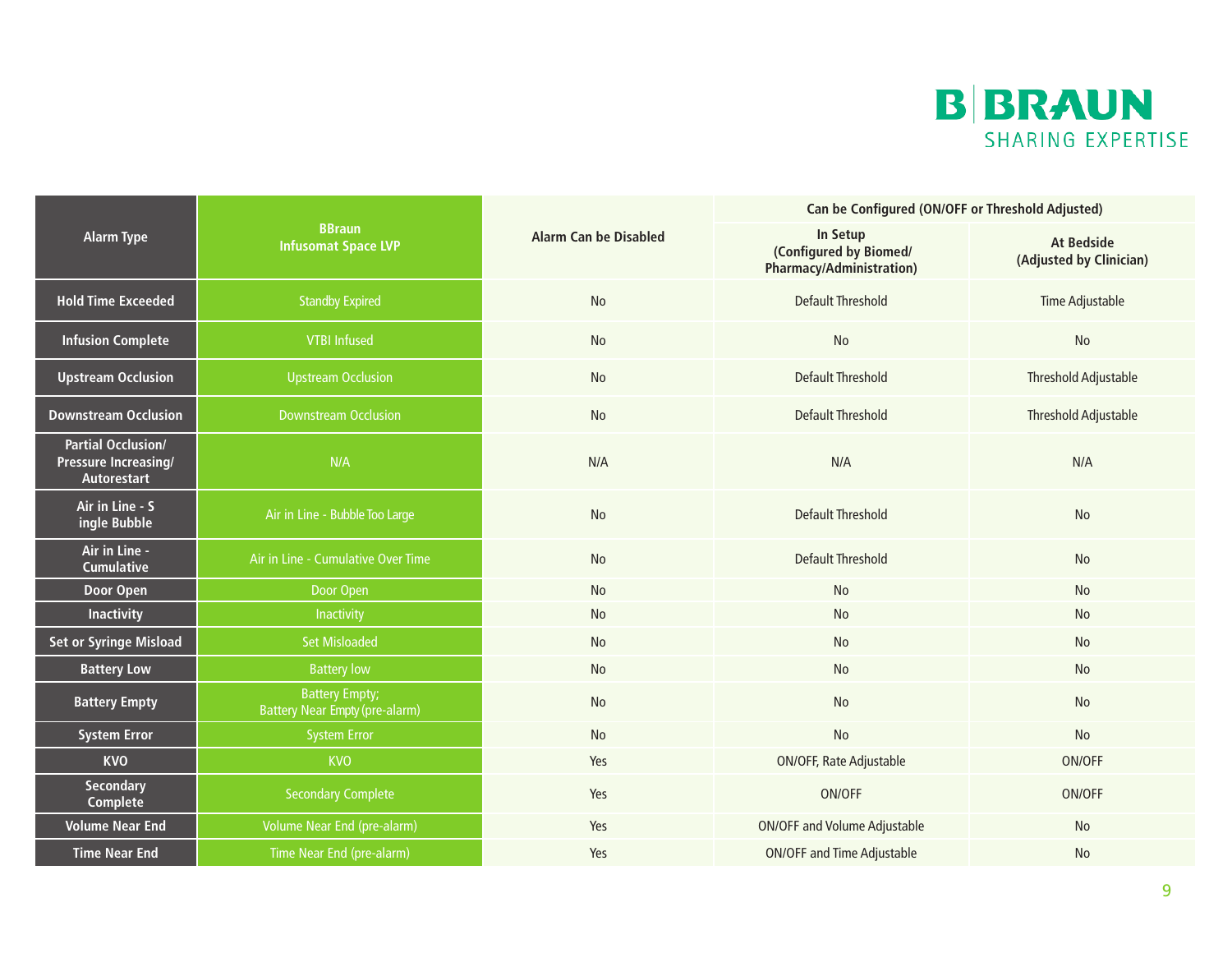

|                                                                         |                                                                |                                 | Can be Configured (ON/OFF or Threshold Adjusted)                       |                                              |  |
|-------------------------------------------------------------------------|----------------------------------------------------------------|---------------------------------|------------------------------------------------------------------------|----------------------------------------------|--|
| <b>Alarm Type</b>                                                       | <b>BBraun</b><br><b>Perfusor Space Syringe</b>                 | Alarm Can be<br><b>Disabled</b> | In Setup<br>(Configured by Biomed/Pharmacy/<br><b>Administration</b> ) | <b>At Bedside</b><br>(Adjusted by Clinician) |  |
| <b>Hold Time Exceeded</b>                                               | <b>Standby Expired</b>                                         | No                              | <b>Default Threshold</b>                                               | Time Adjustable                              |  |
| <b>Infusion Complete</b>                                                | <b>Syringe Empty</b>                                           | No                              | No                                                                     | No                                           |  |
| <b>Upstream Occlusion</b>                                               | N/A                                                            | N/A                             | N/A                                                                    | N/A                                          |  |
| <b>Downstream Occlusion</b>                                             | <b>Downstream Occlusion</b>                                    | <b>No</b>                       | <b>Default Threshold</b>                                               | <b>Threshold Adjustable</b>                  |  |
| <b>Partial Occlusion/</b><br><b>Pressure Increasing/</b><br>Autorestart | N/A                                                            | N/A                             | N/A                                                                    | N/A                                          |  |
| Air in Line - Single Bubble                                             | N/A                                                            | N/A                             | N/A                                                                    | N/A                                          |  |
| Air in Line - Cumulative                                                | N/A                                                            | N/A                             | N/A                                                                    | N/A                                          |  |
| Door Open                                                               | Syringe Holder Open                                            | N/A                             | N/A                                                                    | No                                           |  |
| <b>Inactivity</b>                                                       | Inactivity                                                     | <b>No</b>                       | <b>No</b>                                                              | No                                           |  |
| <b>Set or Syringe Misload</b>                                           | Syringe Not Inserted Correctly; Syringe Drive Blocked          | No                              | No                                                                     | No                                           |  |
| <b>Battery Low</b>                                                      | <b>Battery low</b>                                             | No                              | No                                                                     | No                                           |  |
| <b>Battery Empty</b>                                                    | <b>Battery Empty;</b><br><b>Battery Near Empty (pre-alarm)</b> | <b>No</b>                       | <b>No</b>                                                              | No                                           |  |
| <b>System Error</b>                                                     | <b>System Error</b>                                            | No                              | No                                                                     | No                                           |  |
| <b>KVO</b>                                                              | <b>KVO</b>                                                     | Yes                             | <b>ON/OFF and Rate Adjustable</b>                                      | ON/OFF                                       |  |
| <b>Secondary Complete</b>                                               | N/A                                                            | N/A                             | N/A                                                                    | N/A                                          |  |
| <b>Volume Near End</b>                                                  | Volume Near End (pre-alarm)                                    | Yes                             | <b>ON/OFF and Volume Adjustable</b>                                    | No                                           |  |
| <b>Time Near End</b>                                                    | Time Near End (pre-alarm)                                      | Yes                             | <b>ON/OFF and Time Adjustable</b>                                      | No                                           |  |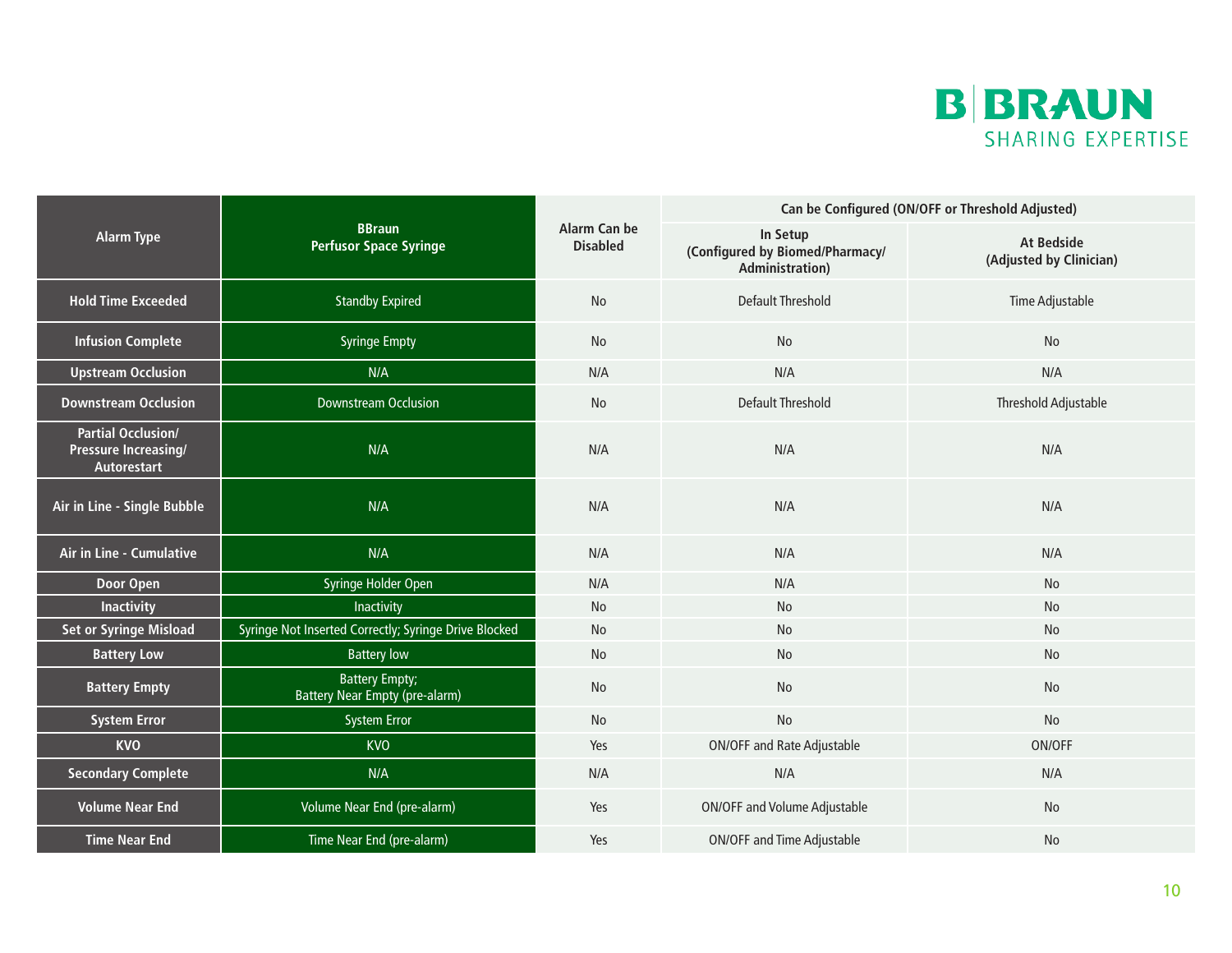

|                                                                         | <b>BD</b><br><b>Alaris LVP</b>               | Alarm Can be<br><b>Disabled</b> | Can be Configured (ON/OFF or Threshold Adjusted)                      |                                              |  |  |
|-------------------------------------------------------------------------|----------------------------------------------|---------------------------------|-----------------------------------------------------------------------|----------------------------------------------|--|--|
| <b>Alarm Type</b>                                                       |                                              |                                 | In Setup<br>(Configured by Biomed/<br><b>Pharmacy/Administration)</b> | <b>At Bedside</b><br>(Adjusted by Clinician) |  |  |
| <b>Hold Time Exceeded</b>                                               | <b>Restart Channel</b>                       | No                              | No                                                                    | No                                           |  |  |
| <b>Infusion Complete</b>                                                | <b>Infusion Complete</b>                     | No                              | No                                                                    | No                                           |  |  |
| <b>Upstream Occlusion</b>                                               | <b>Occluded - Fluid Side/Empty Container</b> | No                              | No                                                                    | No                                           |  |  |
| <b>Downstream Occlusion</b>                                             | <b>Occluded - Patient Side</b>               | No                              | Unlocked or Locked,<br>Default Adjustable                             | Adjustable if Unlocked                       |  |  |
| <b>Partial Occlusion/</b><br><b>Pressure Increasing/</b><br>Autorestart | Partial Occlusion - Patient Side             | No                              | No                                                                    | No                                           |  |  |
| Air in Line - Single Bubble                                             | Air in Line                                  | No                              | Default Adjustable                                                    | No                                           |  |  |
| Air in Line - Cumulative                                                | Accumulated<br>Air in Line                   | Yes                             | <b>Enabled or Disabled</b>                                            | No                                           |  |  |
| Door Open                                                               | <b>Close Door</b>                            | No                              | No                                                                    | No                                           |  |  |
| <b>Inactivity</b>                                                       | Walkaway                                     | No                              | No                                                                    | No                                           |  |  |
| <b>Set or Syringe Misload</b>                                           | <b>Check IV Set</b>                          | No                              | No                                                                    | No                                           |  |  |
| <b>Battery Low</b>                                                      | Low Battery                                  | No                              | No                                                                    | No                                           |  |  |
| <b>Battery Empty</b>                                                    | <b>Battery Discharged</b>                    | <b>No</b>                       | No                                                                    | No                                           |  |  |
| <b>System Error</b>                                                     | System Error; Channel Error                  | No                              | No                                                                    | No                                           |  |  |
| <b>KVO</b>                                                              | Infusion<br>Complete/KVO                     | No                              | Rate Adjustable                                                       | No                                           |  |  |
| <b>Secondary Complete</b>                                               | Secondary                                    | Yes                             | <b>Enabled or Disabled</b>                                            | No                                           |  |  |
| <b>Volume Near End</b>                                                  | N/A                                          | N/A                             | N/A                                                                   | N/A                                          |  |  |
| <b>Time Near End</b>                                                    | N/A                                          | N/A                             | N/A                                                                   | N/A                                          |  |  |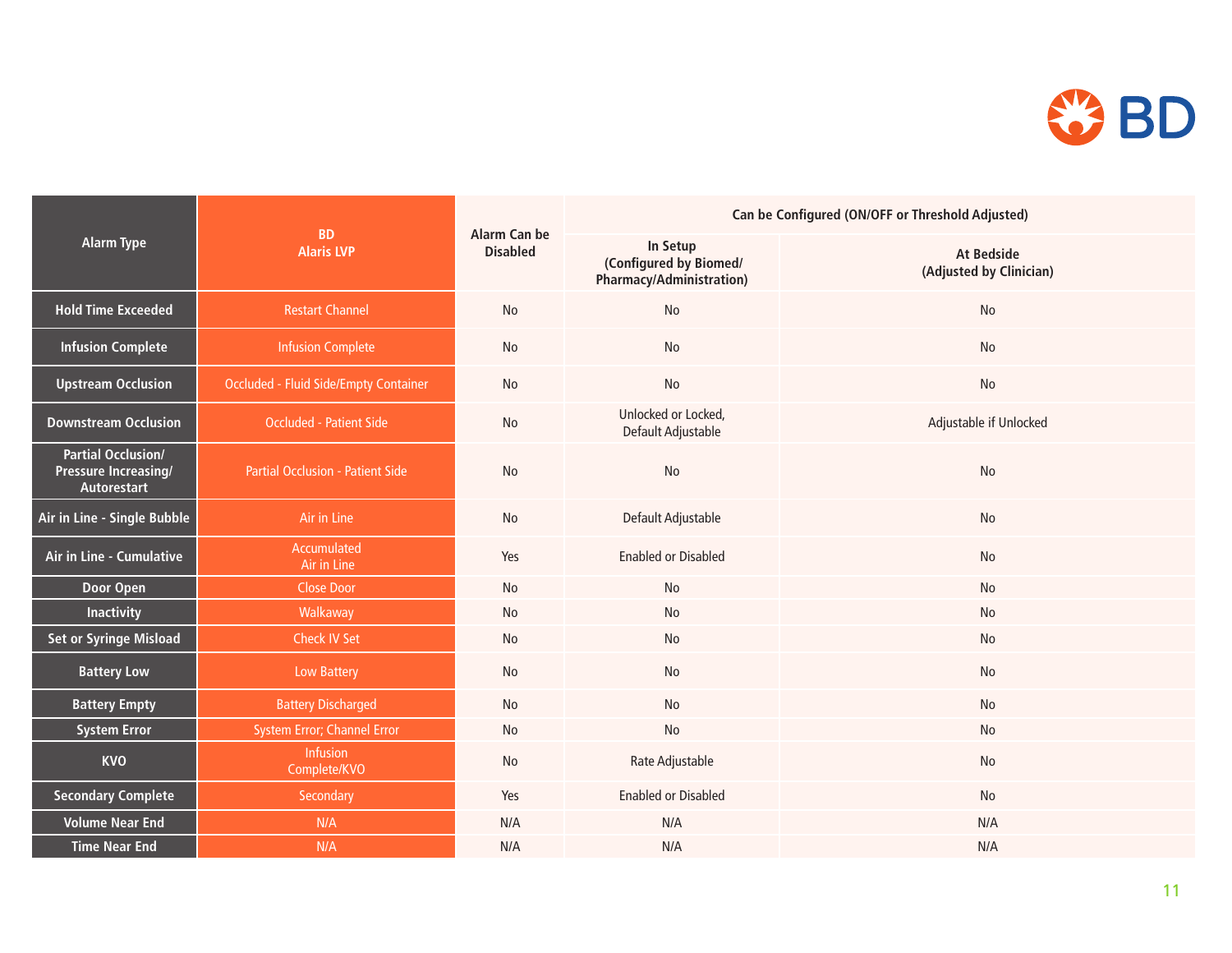

| <b>Alarm Type</b>                                                       |                                         | <b>Alarm Can</b><br>be Disabled | Can be Configured (ON/OFF or Threshold Adjusted)           |                                              |  |  |
|-------------------------------------------------------------------------|-----------------------------------------|---------------------------------|------------------------------------------------------------|----------------------------------------------|--|--|
|                                                                         | <b>BD Alaris Syringe Pump</b>           |                                 | In Setup<br>(Configured by Biomed/Pharmacy/Administration) | <b>At Bedside</b><br>(Adjusted by Clinician) |  |  |
| <b>Hold Time Exceeded</b>                                               | <b>Restart Channel</b>                  | No                              | No                                                         | No                                           |  |  |
| <b>Infusion Complete</b>                                                | <b>Syringe Empty</b>                    | No                              | No                                                         | No                                           |  |  |
| <b>Upstream Occlusion</b>                                               | N/A                                     | N/A                             | N/A                                                        | N/A                                          |  |  |
| <b>Downstream Occlusion</b>                                             | <b>Occlusion</b>                        | No                              | Default Adjustable                                         | Yes                                          |  |  |
| <b>Partial Occlusion/</b><br><b>Pressure Increasing/</b><br>Autorestart | N/A                                     | N/A                             | N/A                                                        | N/A                                          |  |  |
| Air in Line -<br><b>Single Bubble</b>                                   | N/A                                     | N/A                             | N/A                                                        | N/A                                          |  |  |
| Air in Line - Cumulative                                                | N/A                                     | N/A                             | N/A                                                        | N/A                                          |  |  |
| <b>Door Open</b>                                                        | <b>Check Syringe; Drive Not Engaged</b> | No                              | No                                                         | No                                           |  |  |
| Inactivity                                                              | Walkaway                                | No                              | No                                                         | No                                           |  |  |
| <b>Set or Syringe Misload</b>                                           | <b>Syringe Not Recognized</b>           | No                              | No                                                         | No                                           |  |  |
| <b>Battery Low</b>                                                      | <b>Low Battery</b>                      | No                              | No                                                         | No                                           |  |  |
| <b>Battery Empty</b>                                                    | <b>Battery Discharged</b>               | $\operatorname{\mathsf{No}}$    | No                                                         | No                                           |  |  |
| <b>System Error</b>                                                     | <b>Channel Error; System Error</b>      | No                              | No                                                         | No                                           |  |  |
| <b>KVO</b>                                                              | <b>KVO</b>                              | Yes                             | Enabled or Disabled; Rate and Volume Adjustable            | No                                           |  |  |
| <b>Secondary Complete</b>                                               | N/A                                     | N/A                             | N/A                                                        | N/A                                          |  |  |
| <b>Volume Near End</b>                                                  | <b>Near End of Infusion</b>             | Yes                             | Enabled or Disabled; Time Adjustable                       | No                                           |  |  |
| <b>Time Near End</b>                                                    | <b>Near End of Infusion</b>             | Yes                             | Enabled or Disabled; Time Adjustable                       | No                                           |  |  |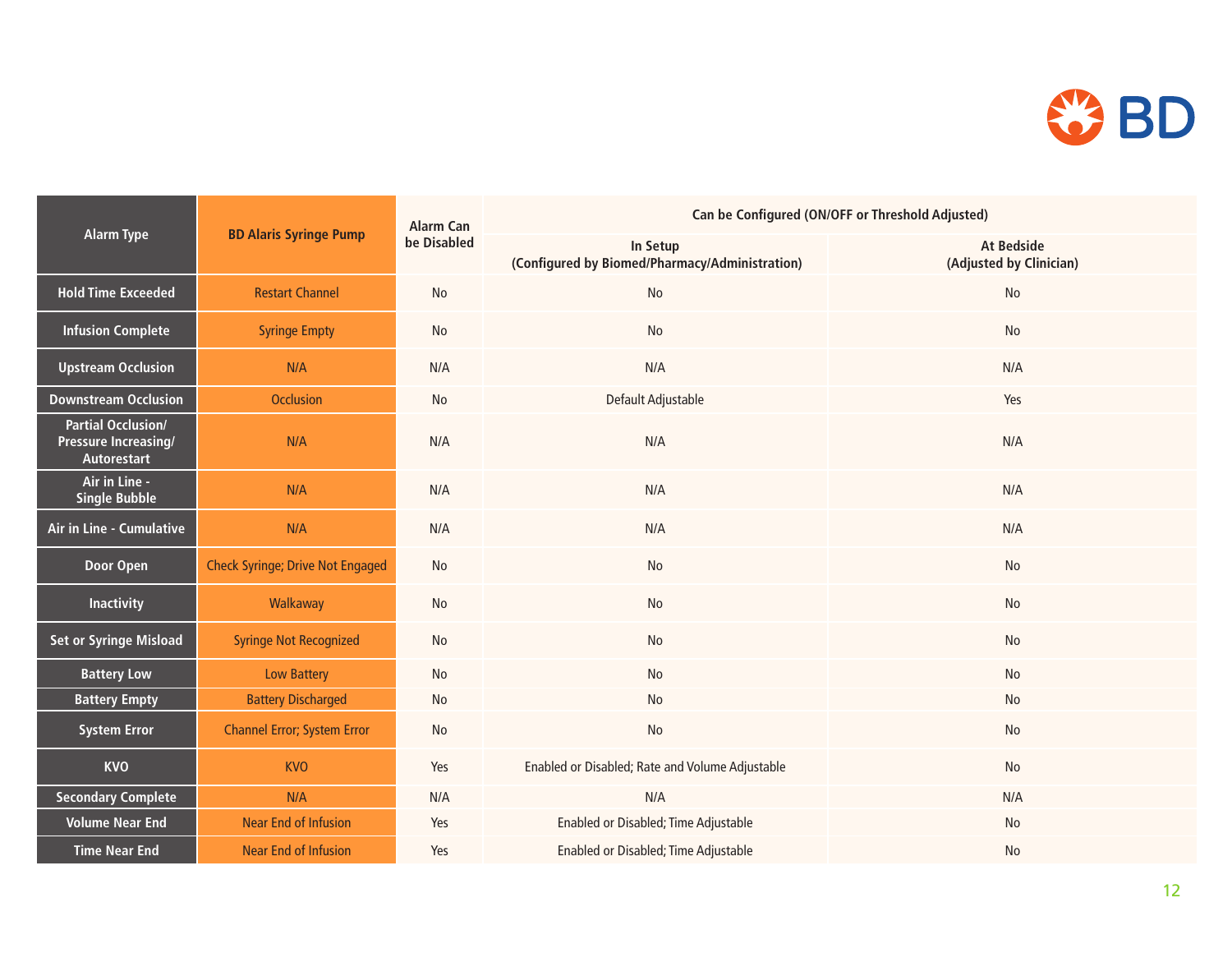

|                                                                         | <b>ICU Medical</b>                                   | <b>Alarm Can</b><br>be Disabled | Can be Configured (ON/OFF or Threshold Adjusted)           |                                              |  |  |
|-------------------------------------------------------------------------|------------------------------------------------------|---------------------------------|------------------------------------------------------------|----------------------------------------------|--|--|
| <b>Alarm Type</b>                                                       | Plum A+ LVP                                          |                                 | In Setup<br>(Configured by Biomed/Pharmacy/Administration) | <b>At Bedside</b><br>(Adjusted by Clinician) |  |  |
| <b>Hold Time Exceeded</b>                                               | Standby                                              | Yes                             | Enable/Disable                                             | No                                           |  |  |
| <b>Infusion Complete</b>                                                | <b>VTBI Complete</b>                                 | No                              | No                                                         | No                                           |  |  |
| <b>Upstream Occlusion</b>                                               | <b>Proximal Occlusion</b>                            | No                              | <b>Default Threshold</b>                                   | No                                           |  |  |
| <b>Downstream Occlusion</b>                                             | <b>Distal Occlusion</b>                              | No                              | <b>Threshold Adjusted</b>                                  | <b>Threshold Adjusted</b>                    |  |  |
| <b>Partial Occlusion/</b><br>Pressure Increasing/<br><b>Autorestart</b> | N/A                                                  | N/A                             | N/A                                                        | N/A                                          |  |  |
| Air in Line -<br>Single Bubble                                          | Distal air in line (single bubble)                   | No                              | <b>Default Threshold</b>                                   | No                                           |  |  |
| Air in Line - Cumulative                                                | Distal air in line (Cumulative)                      | <b>No</b>                       | <b>Default Threshold</b>                                   | No                                           |  |  |
| Door Open                                                               | Door Open                                            | No                              | <b>No</b>                                                  | No                                           |  |  |
| <b>Inactivity</b>                                                       | Inactivity                                           | No                              | No                                                         | No                                           |  |  |
| <b>Set or Syringe Misload</b>                                           | <b>Cassette Test Failure</b>                         | No                              | No                                                         | No                                           |  |  |
| <b>Battery Low</b>                                                      | <b>Low Battery</b>                                   | No                              | No                                                         | No                                           |  |  |
| <b>Battery Empty</b>                                                    | <b>Depleted Battery</b>                              | No                              | No                                                         | No                                           |  |  |
| <b>System Error</b>                                                     | Malfunction (System Error)*                          | No                              | No                                                         | No                                           |  |  |
| <b>KVO</b>                                                              | <b>KVO</b>                                           | No                              | KVO or Rate Configured                                     | <b>KVO or Continue Rate</b>                  |  |  |
| <b>Secondary Complete</b>                                               | Callback<br>(Loading dose, multi-step, or piggyback) | Yes                             | Callback Enabled Yes/No                                    | Callback Enabled Yes/No                      |  |  |
| <b>Volume Near End</b>                                                  | N/A                                                  | N/A                             | N/A                                                        | N/A                                          |  |  |
| <b>Time Near End</b>                                                    | N/A                                                  | N/A                             | N/A                                                        | N/A                                          |  |  |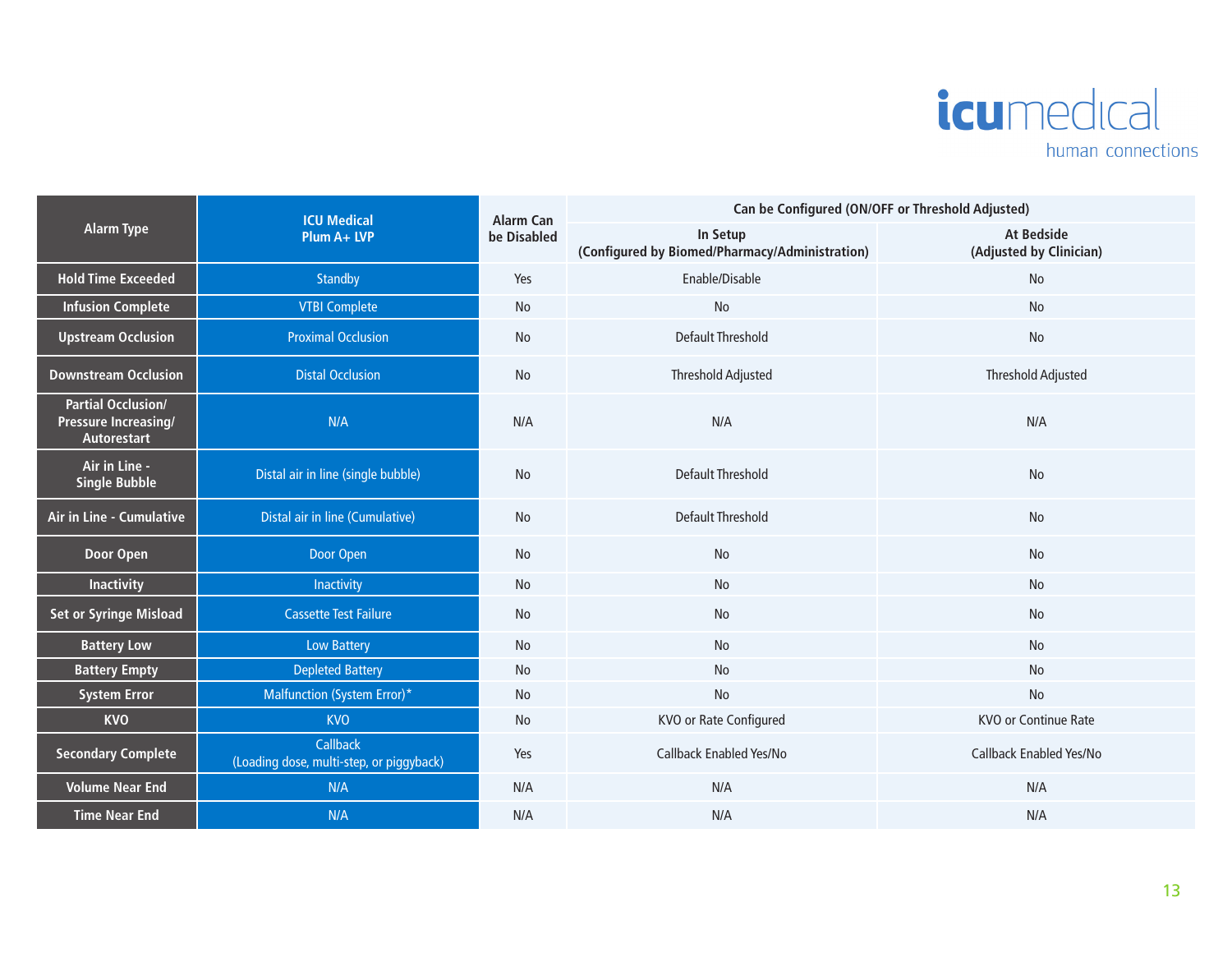

| <b>Alarm Type</b>                                                       | <b>ICU Medical</b><br><b>Plum 360 LVP</b>         | Alarm Can be<br><b>Disabled</b> | Can be Configured (ON/OFF or Threshold Adjusted)           |                                       |  |
|-------------------------------------------------------------------------|---------------------------------------------------|---------------------------------|------------------------------------------------------------|---------------------------------------|--|
|                                                                         |                                                   |                                 | In Setup<br>(Configured by Biomed/Pharmacy/Administration) | At Bedside<br>(Adjusted by Clinician) |  |
| <b>Hold Time Exceeded</b>                                               | Standby                                           | Yes                             | Enable/Disable                                             | No                                    |  |
| <b>Infusion Complete</b>                                                | <b>VTBI Complete</b>                              | No                              | No                                                         | No                                    |  |
| <b>Upstream Occlusion</b>                                               | <b>Proximal Occlusion</b>                         | No                              | Default Threshold                                          | No                                    |  |
| <b>Downstream Occlusion</b>                                             | <b>Distal Occlusion/Autorestart</b>               | No                              | Threshold Adjusted/Restart Configured                      | <b>Threshold Adjusted</b>             |  |
| <b>Partial Occlusion/</b><br>Pressure Increasing/<br><b>Autorestart</b> | N/A                                               | N/A                             | N/A                                                        | N/A                                   |  |
| Air in Line -<br><b>Single Bubble</b>                                   | Distal Air in Line (Single Bubble)                | <b>No</b>                       | <b>Default Threshold</b>                                   | No                                    |  |
| Air in Line - Cumulative                                                | <b>Distal Air in Line (Cumulative)</b>            | No                              | Default Threshold                                          | No                                    |  |
| Door Open                                                               | Door Open                                         | No                              | No                                                         | No                                    |  |
| <b>Inactivity</b>                                                       | Inactivity                                        | No                              | No                                                         | No                                    |  |
| <b>Set or Syringe Misload</b>                                           | <b>Cassette Test Failure</b>                      | No                              | No                                                         | No                                    |  |
| <b>Battery Low</b>                                                      | Low Battery                                       | No                              | No                                                         | No                                    |  |
| <b>Battery Empty</b>                                                    | <b>Depleted Battery</b>                           | No                              | No                                                         | No                                    |  |
| <b>System Error</b>                                                     | <b>Malfunction (System Error)</b>                 | No                              | No                                                         | No                                    |  |
| <b>KVO</b>                                                              | <b>KVO</b>                                        | No                              | KVO or Rate Configured                                     | <b>KVO or Continue Rate</b>           |  |
| <b>Secondary Complete</b>                                               | Callback (Loading Dose, Multi-step, or Piggyback) | Yes                             | Callback Enabled Yes/No                                    | Callback Enabled Yes/No               |  |
| <b>Volume Near End</b>                                                  | N/A                                               | N/A                             | N/A                                                        | N/A                                   |  |
| <b>Time Near End</b>                                                    | N/A                                               | N/A                             | N/A                                                        | N/A                                   |  |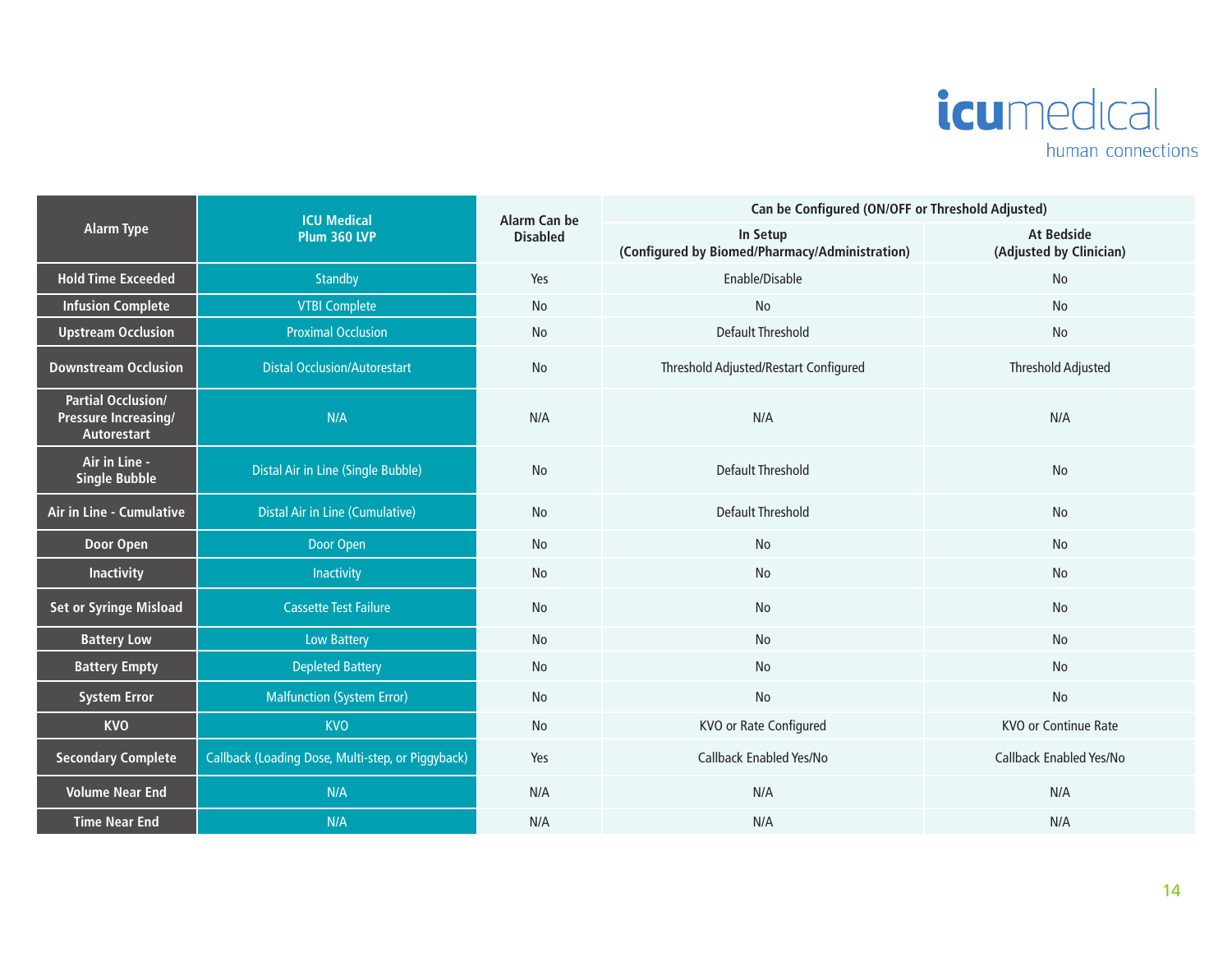

|                                                                         | <b>ICU Medical</b>                     | Alarm Can be    | Can be Configured (ON/OFF or Threshold Adjusted)           |                                              |  |
|-------------------------------------------------------------------------|----------------------------------------|-----------------|------------------------------------------------------------|----------------------------------------------|--|
| <b>Alarm Type</b>                                                       | <b>Sapphire Plus LVPww</b>             | <b>Disabled</b> | In Setup<br>(Configured by Biomed/Pharmacy/Administration) | <b>At Bedside</b><br>(Adjusted by Clinician) |  |
| <b>Hold Time Exceeded</b>                                               | Standby                                | Yes             | Enable/Disable                                             | No                                           |  |
| <b>Infusion Complete</b>                                                | <b>VTBI Complete</b>                   | No              | $\operatorname{\mathsf{No}}$                               | No                                           |  |
| <b>Upstream Occlusion</b>                                               | <b>Proximal Occlusion</b>              | No              | <b>Default Threshold</b>                                   | No                                           |  |
| <b>Downstream Occlusion</b>                                             | <b>Distal Occlusion/Autorestart</b>    | No              | Threshold Adjusted/Restart Configured                      | Threshold Adjusted                           |  |
| <b>Partial Occlusion/</b><br><b>Pressure Increasing/</b><br>Autorestart | N/A                                    | N/A             | N/A                                                        | N/A                                          |  |
| Air in Line -<br><b>Single Bubble</b>                                   | Distal Air in Line (Single Bubble)     | <b>No</b>       | Yes                                                        | No                                           |  |
| <b>Air in Line - Cumulative</b>                                         | <b>Distal Air in Line (Cumulative)</b> | No              | Yes                                                        | No                                           |  |
| Door Open                                                               | Door Open                              | No              | No                                                         | No                                           |  |
| <b>Inactivity</b>                                                       | Inactivity                             | No              | Yes                                                        | No                                           |  |
| <b>Set or Syringe Misload</b>                                           | <b>Cassette Misload</b>                | No              | No                                                         | No                                           |  |
| <b>Battery Low</b>                                                      | Low Battery                            | No              | No                                                         | No                                           |  |
| <b>Battery Empty</b>                                                    | <b>Depleted Battery</b>                | No              | No                                                         | No                                           |  |
| <b>System Error</b>                                                     | <b>Malfunction (System Error)</b>      | No              | No                                                         | No                                           |  |
| <b>KVO</b>                                                              | <b>KVO</b>                             | Yes             | None/Rate/KVO                                              | No                                           |  |
| <b>Secondary Complete</b>                                               | N/A                                    | N/A             | N/A                                                        | N/A                                          |  |
| <b>Volume Near End</b>                                                  | N/A                                    | N/A             | N/A                                                        | N/A                                          |  |
| <b>Time Near End</b>                                                    | Near End of Infusion                   | Yes             | Yes                                                        | No                                           |  |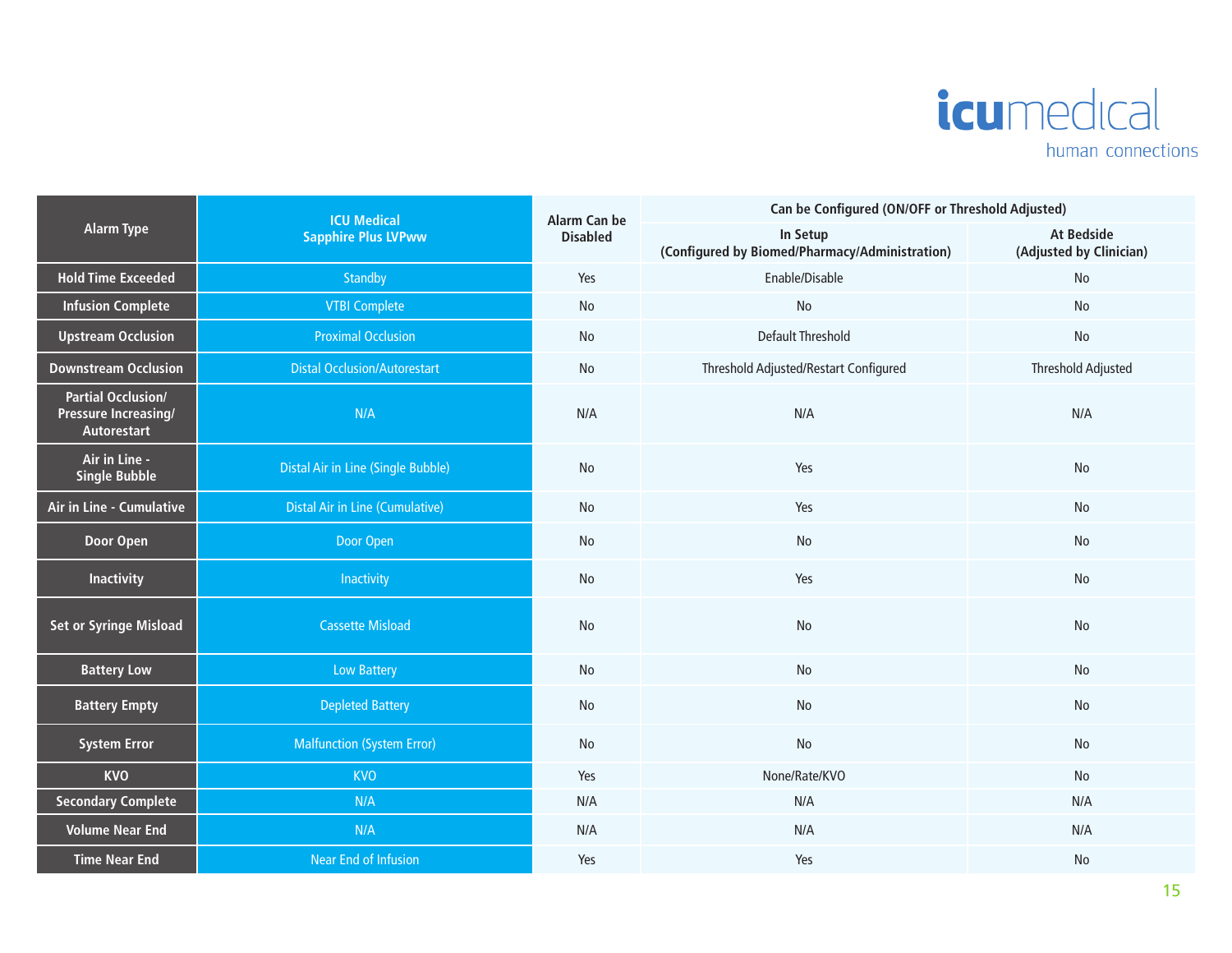# smiths medical

bringing technology to life

|                                                                         |                                                                                                                                                                                    |                                 | Can be Configured (ON/OFF or Threshold Adjusted)           |                                              |  |
|-------------------------------------------------------------------------|------------------------------------------------------------------------------------------------------------------------------------------------------------------------------------|---------------------------------|------------------------------------------------------------|----------------------------------------------|--|
| <b>Alarm Type</b>                                                       | <b>Smiths</b><br><b>Medical Medfusion Syringe Pump</b>                                                                                                                             | Alarm Can be<br><b>Disabled</b> | In Setup<br>(Configured by Biomed/Pharmacy/Administration) | <b>At Bedside</b><br>(Adjusted by Clinician) |  |
| <b>Hold Time Exceeded</b>                                               | <b>User Callback</b>                                                                                                                                                               | <b>No</b>                       | <b>No</b>                                                  | <b>No</b>                                    |  |
| <b>Infusion Complete</b>                                                | Syringe Empty; Infusion Complete                                                                                                                                                   | No                              | No                                                         | No                                           |  |
| <b>Upstream Occlusion</b>                                               | N/A                                                                                                                                                                                | N/A                             | N/A                                                        | N/A                                          |  |
| <b>Downstream Occlusion</b>                                             | Downstream Occlusion - "Check Infusion Line"; Restricted<br>Flow - Bolus cancelled, Loading cancelled, Rate Reduced                                                                | <b>No</b>                       | Default Threshold Adjustable                               | Threshold Adjustable                         |  |
| <b>Partial Occlusion/</b><br><b>Pressure Increasing/</b><br>Autorestart | Rapid Occlusion Detection; Pressure Increasing -<br>"Check infusion line"                                                                                                          | Yes                             | Threshold Adjustable                                       | Threshold Adjustable                         |  |
| Air in Line -<br><b>Single Bubble</b>                                   | N/A                                                                                                                                                                                | N/A                             | N/A                                                        | N/A                                          |  |
| Air in Line - Cumulative                                                | N/A                                                                                                                                                                                | N/A                             | N/A                                                        | N/A                                          |  |
| Door Open                                                               | N/A                                                                                                                                                                                | N/A                             | N/A                                                        | N/A                                          |  |
| <b>Inactivity</b>                                                       | Inactivity                                                                                                                                                                         | No                              | No                                                         | No                                           |  |
| <b>Set or Syringe Misload</b>                                           | Syringe Plunger Not in Place; Syringe Flange Not in Place;<br>Check Clutch/Plunger level; Check Syringe Barrel Clamp;<br>Check Syringe Flange Sensor; Check Syringe Plunger Sensor | <b>No</b>                       | <b>No</b>                                                  | <b>No</b>                                    |  |
| <b>Battery Low</b>                                                      | Low Battery - System Advisory                                                                                                                                                      | No                              | No                                                         | No                                           |  |
| <b>Battery Empty</b>                                                    | Depleted Battery - System Advisory                                                                                                                                                 | No                              | No                                                         | No                                           |  |
| <b>System Error</b>                                                     | System Fault/System Failure/System Advisory                                                                                                                                        | <b>No</b>                       | <b>No</b>                                                  | <b>No</b>                                    |  |
| <b>KVO</b>                                                              | KVO in Progress; Set Volume Before KVO                                                                                                                                             | Yes                             | Rate and Volume Adjustable                                 | No                                           |  |
| <b>Secondary Complete</b>                                               | N/A                                                                                                                                                                                | N/A                             | N/A                                                        | N/A                                          |  |
| <b>Volume Near End</b>                                                  | <b>Syringe Volume Near Empty</b>                                                                                                                                                   | Yes                             | <b>Enabled or Disabled</b>                                 | No                                           |  |
| <b>Time Near End</b>                                                    | <b>Syringe Near Empty</b>                                                                                                                                                          | Yes                             | Enabled or Disabled, Time Adjustable                       | <b>No</b>                                    |  |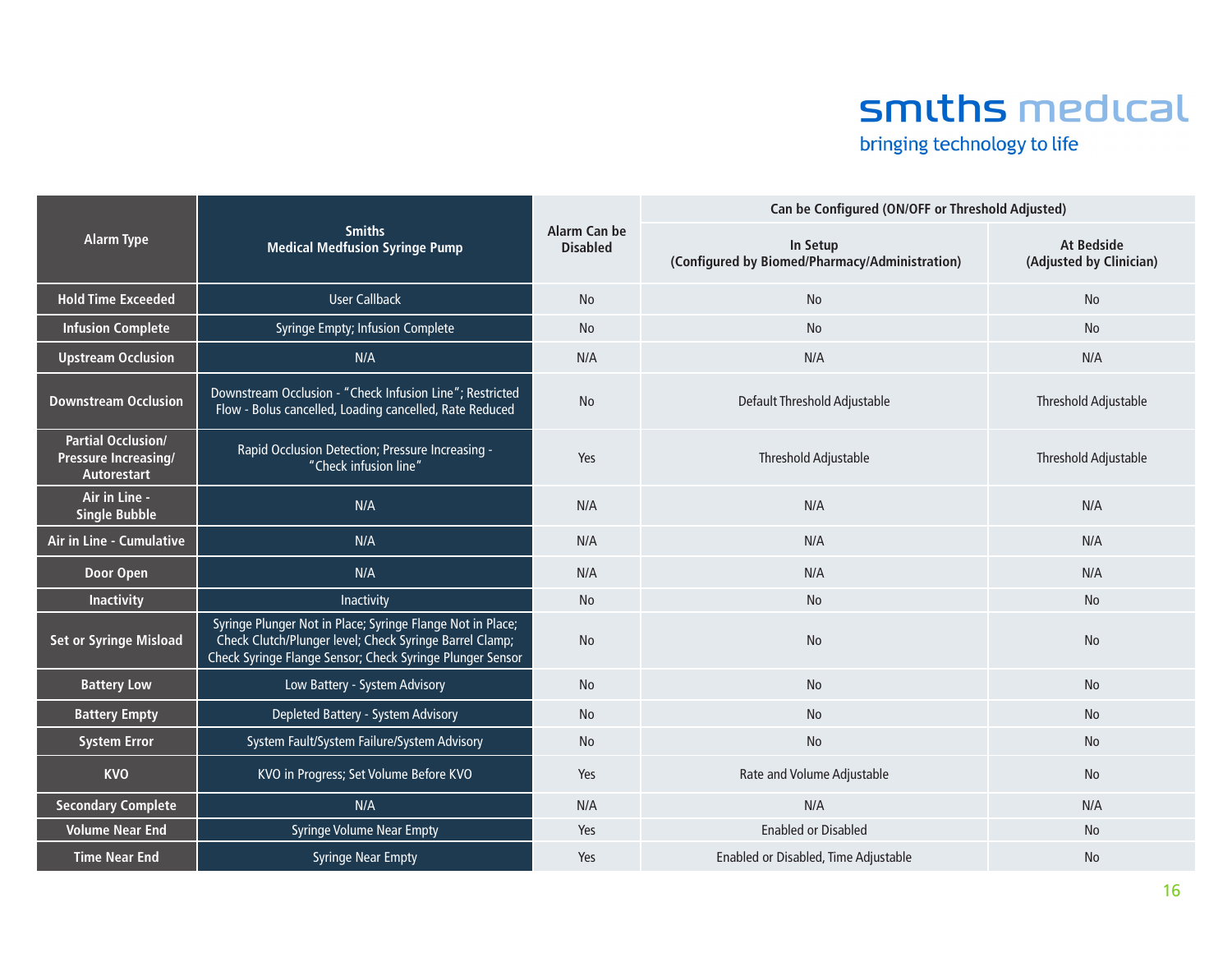As noted in the Background, this section of the Quick Guide provides practice suggestions on ways to reduce four primary categories of alarms: occlusion, air in line, infusion complete, and battery alarms.

The practice suggestions are the result of the combined experience of the team members, but some recommended reading that also addresses managing pump alarms is provided at the end of each of the answers to the questions.



# QUESTION #1: What Strategies Can We Use to Improve Management of "Air-in-Line" Alarms?

#### **Infusion pump air-in-line alarms may include:**

- Single bubble air detection
- Accumulated air (multiple small air bubbles)

#### **Possible causes of air-in-line alarms:**

- Priming of IV tubing too quickly, allowing air to be entrained in the IV fluid/medication
- Infusion of cold solutions that deposit air in the IV lines as they warm during infusion
- Viscous fluids that tend to create bubbles during administration
- Removing air in IV flexible containers (burping)
- Failing to tap injection ports or needle-free connectors during priming
- Not pausing the pump during container change
- Venting issues with IV bottles and burettes causing excessive negative pressure
- Negative pressure in the IV system that causes outgassing from dissolved air
- Infusion of solutions containing sodium bicarbonate or that generate CO<sub>2</sub>
- Infusion tubing not correctly placed into air detection mechanism
- Air detection system contaminated with IV fluids/ drugs from spillage or improper cleaning
- Configuring the air detection limit too tightly for certain populations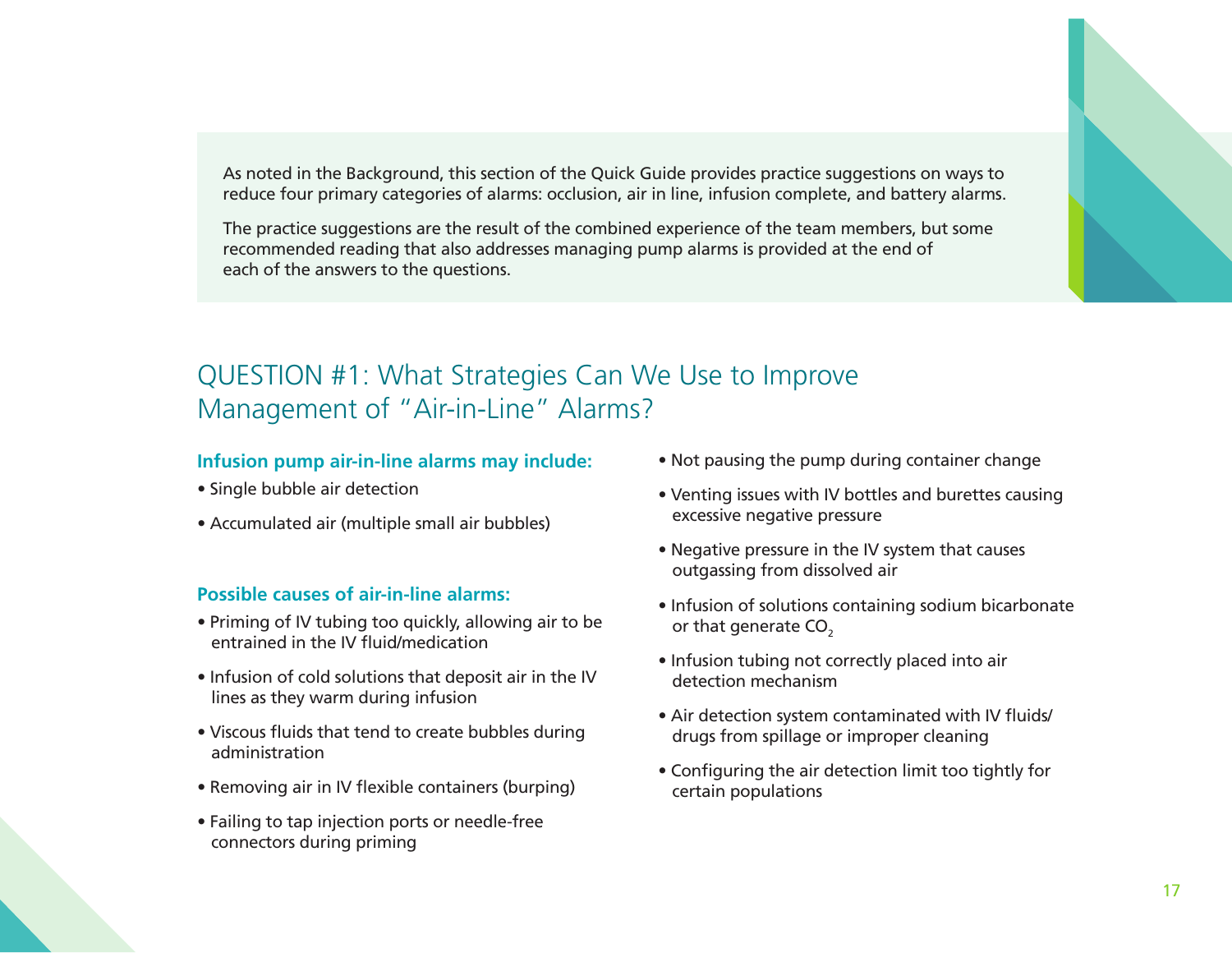QUESTION #1: What Strategies Can We Use to Improve Management of "Air-in-Line" Alarms?

#### **Potential interventions:**

1. Infusion therapy setup:

- a. When possible, allow cold IV solutions to warm before administration. Unless contraindicated, agitating cold solution containers can help to free up dissolved air (like shaking a soda before opening).
- b. Consider adding an antisiphon valve (ASV) to the end of the IV tubing to slightly increase the internal pressure in the IV line. ASV may be effective for problematic fluids and drugs, such as TPN, amiodarone, vancomycin, cefalosporin antibiotics, chemo drugs such as etoposide, and protein solutions such as albumin and immunoglobulins.
- 2. Spiking and priming:
	- a. Do not "burp" IV bags to remove air. Burping the air in the IV bag prevents full emptying, creates a negative pressure in the IV line, and causes the drip chamber to empty allowing air-fluid-air to enter the line. This air-fluid-air may not be detected when a new container is hung.
	- b. During initial IV line priming, first close the tubing clamp, insert the IV spike into the container, and squeeze drip chamber to two-thirds full. Slowly open the tubing clamp and allow fluid to fill the tubing, taking care to tap Y-sites and needle-free ports to remove trapped air.
	- c. Consider using an autoprime feature if available on the pump. **Never use the autoprime feature if the IV tubing is connected to the patient.**
- d. When changing IV containers, pause the infusion to prevent air from entering the tubing. If not clinically advisable during critical life support situations, take care not to invert the drip chamber and spike the new container in the hanging position. Inverting the IV spike assembly allows air to be pulled into the IV tubing, resulting in an airin-line alarm.
- e. Air alarms with bubble size considered not clinically significant may require a change in the air bubble detection threshold. Infusion pumps with adjustable thresholds for air may require reevaluation and adjustment.
- f. If pump alarm data is available, analyze to help isolate cause of air alarms, such as frequency of air alarms with specific fluids and drugs or in specific care areas, and timing of alarms (e.g., air alarms soon after starting an infusion suggest poor priming technique).
- g. Educate staff on the potential sources of air and measures to prevent air alarms.

#### **References and further reading:**

B. Braun, Air Embolism, Risk Prevention in Infusion Therapy. www.safeinfusiontherapy.com/documents/french/air\_embolism(1).pdf. Accessed February 15, 2018.

Moss, Joseph Jr., Reducing Excessive Smart Pump Alarms, www.pppmag.com/article\_print.php?id=1823. Accessed February 15, 2018. (note: addresses both air in line and occlusion alarms)

Vanderveen, T., Alarm Managemet: First Things First, Patient Safety and Quality Healthcare, 11(6) 38-45; www.psqh.com/analysis/alarm-management-firstthings-first. Accessed February 15, 2018. (note: provides overview of pump alarms)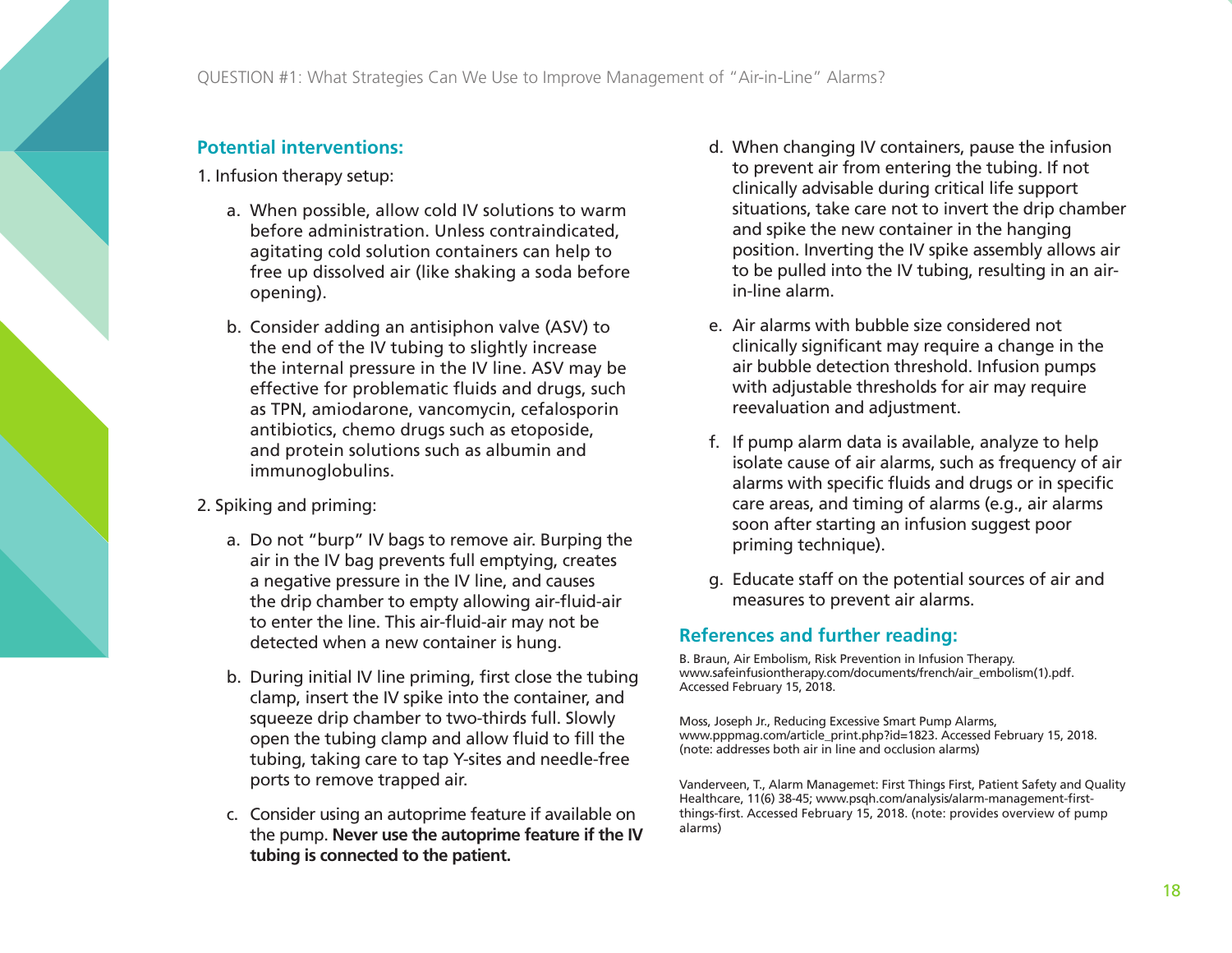# QUESTION #2: What Strategies Can We Use to Improve Management of "Battery" Alarms?

#### **Battery-related alarms may include:**

- Battery low or low battery
- Battery empty pre-alarm
- Battery empty
- Battery depleted
- Battery missing

#### **Possible causes of battery related alarms:**

- Power supply/connections are not fully engaged or are accidentally disconnected
- Pumps are not plugged in after transport to/ from unit, during procedures, during and after patient ambulation, and while in storage
- Policies may not support/advocate that all personnel are allowed to plug in pumps (e.g. transport, housekeeping, clean utility, procedural staff)
- Lack of available electrical outlets
- Wireless transmission and faster infusion rates increase battery depletion
- Battery at end-of-life cycle, is not performing optimally, or is defective
- Outlet failure

#### **Potential interventions:**

- 1. Educate and reinforce with all hospital personnel to keep pumps plugged in and charging at all times possible.
	- a. Review hospital policies to assess if all staff involved in the use, transport, cleaning, repair, and storage of pumps are allowed to plug in pumps and assess charge status. If not, identify who staff should notify for assistance.
- 2. Include "pumps plugged in and charging" as part of routine infusion pump parameter assessments, nursing rounds, equipment checks, and transport duties.
	- a. Check power status on each pump/channel and ensure all channels and power connections are intact.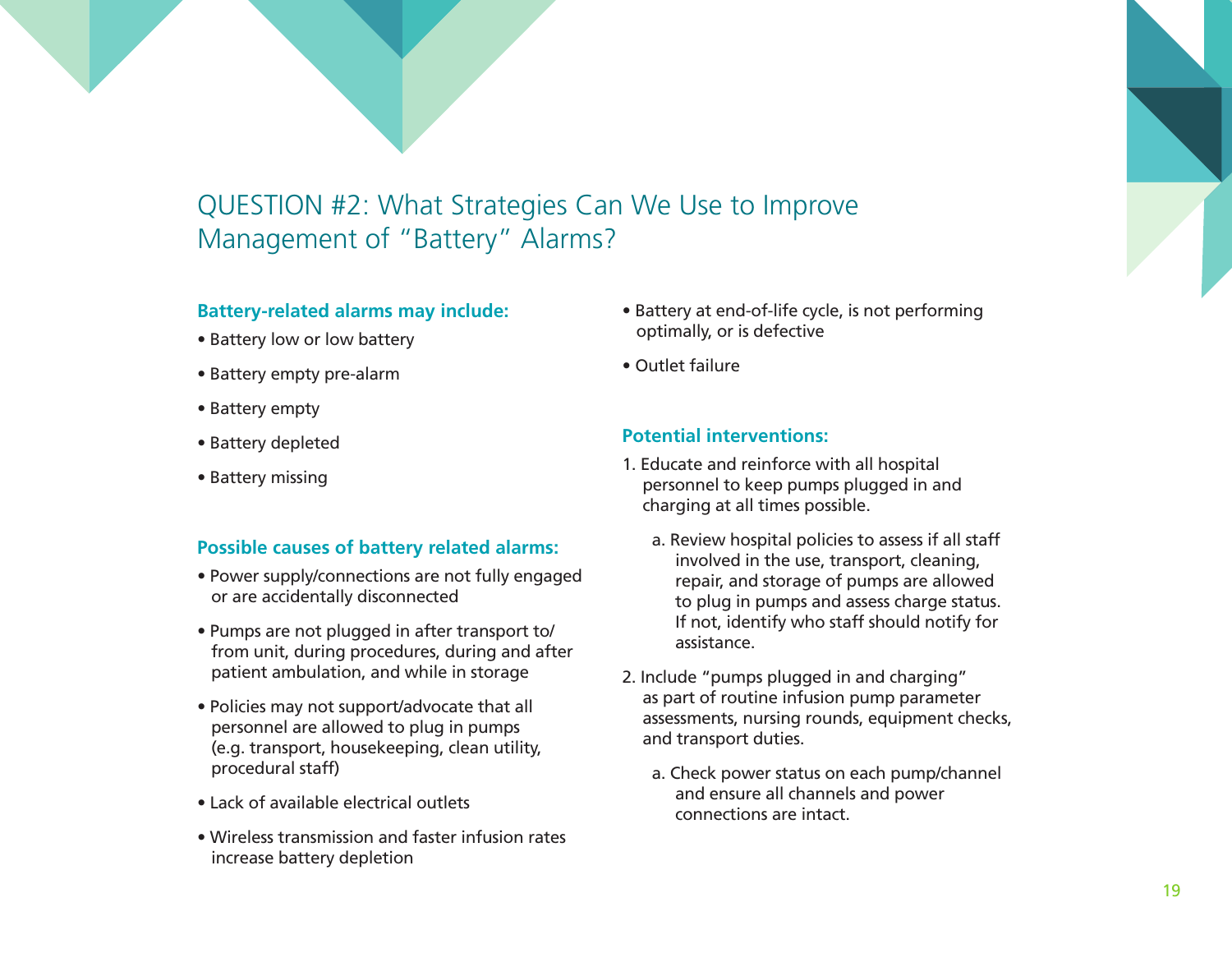- 3. Ensure ambulating patients can access outlets to plug in pumps after ambulating.
	- a. May need to reposition bed, beside table, or equipment.
	- b. Patient's physical condition may prevent ability to plug in.
	- c. Assess battery level prior to transport to determine if adequate power remaining (as noted above: pump batteries are rate dependent; increasing the infusion rate will decrease battery duration. Wireless communication may also decrease battery duration).
- 4. If outlets not available:
	- a. Remove pumps and other equipment not in use.
	- b. If pump technology allows for multiple pumps/ channels to share a single power source, ensure these capabilities are maximized.
- 5. In the case of battery performance issue/failure, send the pump to biomedical engineering with detailed description of the events leading up to the issue/failure.
- 6. Replace pump batteries at the manufacturerrecommended interval and avoid third party battery purchases that are not supported by manufacturer/ under manufacturer warrantee.
- 7. Assess whether battery-related alarms/pre-alarms can be configured.

#### **References and further reading:**

FDA. 2014. Infusion pumps total product life cycle: Guidance for industry and FDA staff. Issued Dec 2, 2014. www.fda.gov/downloads/medicaldevices/deviceregulationandguidance/ guidancedocuments/ucm209337.pdf. Accessed March 5, 2018.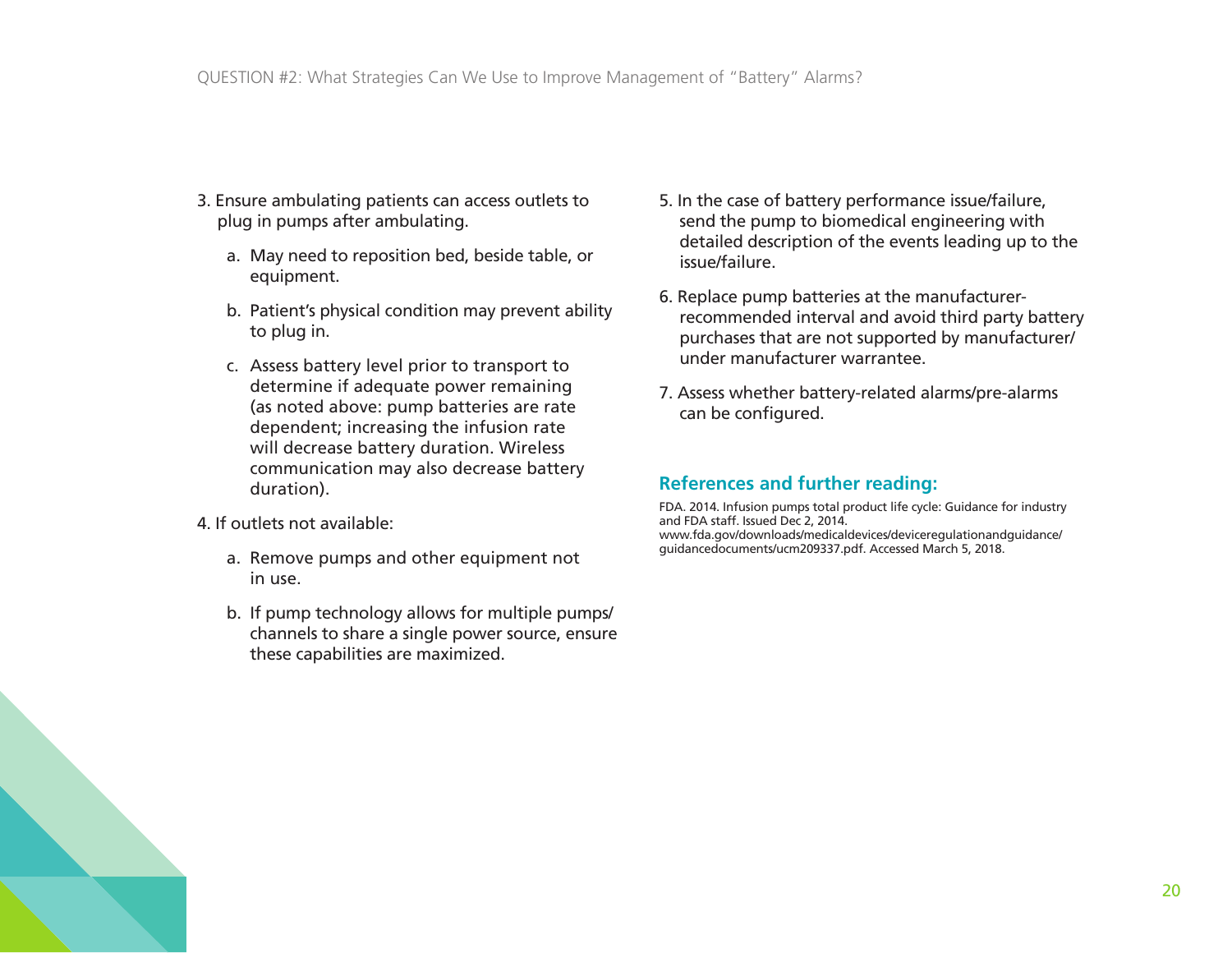# QUESTION #3: What Strategies Can We Use to Improve Management of the "Infusion Complete" Alarms?

#### **Infusion complete alarms may include:**

- VTBI (volume to be infused) complete/infused/end
- Primary or secondary infusion complete
- Bag or syringe empty
- KVO (keep vein open)
- KVO end
- Bag or syringe volume near end/empty
- Time near end
- Secondary or piggyback callback

### **Possible causes of infusion complete-related alarms:**

- Programmed VTBI has infused or container is empty
- VTBI is programmed for less volume than actual:
	- As a buffer to help prevent air from entering line (when VTBI is miscalculated and bag runs dry)
- As a timer feature to call clinician back to room (alarm may not require action at the pump)
- Bag volume overfill is not accounted for
- VTBI is programmed for more volume than actual:
	- VTBI calculation did not account for primary and secondary tubing priming volumes
- Secondary intermittent infusions:
	- Secondary callback has been enabled. When secondary programmed VTBI has infused, pump will alarm to call clinician back to restart the primary infusion
	- Clinician administered secondary intermittent infusion as a primary infusion. When secondary infuses, it alarms instead of automatically transitioning to primary infusion
	- Secondary infusion is not hung with adequate height differential, causing infusion of primary bag and actual volume to be less than programmed VTBI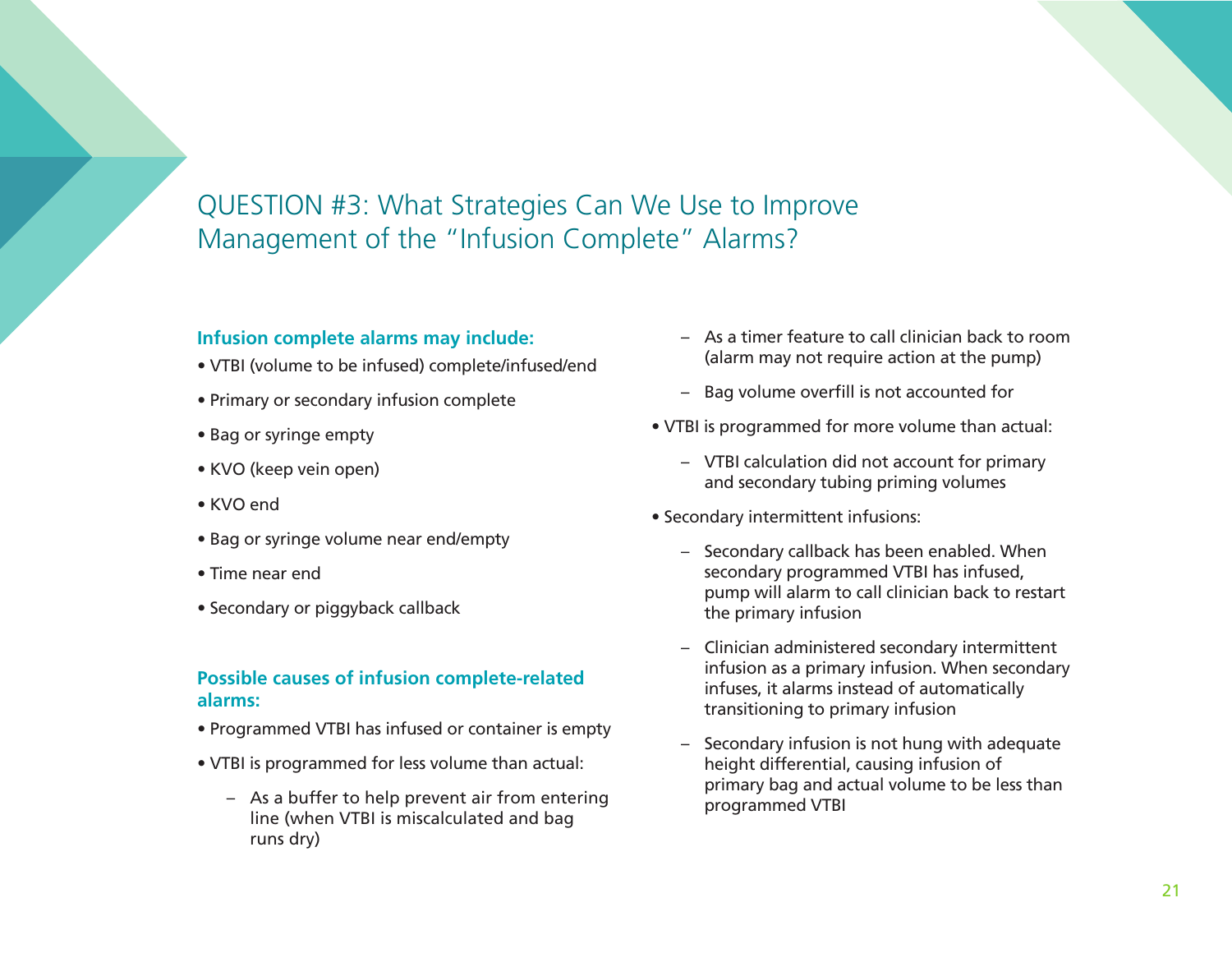- Primary or secondary tubing was left clamped, causing premature bag emptying, occlusion, or air-in-line alarm
- KVO has been enabled. When volume is depleted, KVO will transition to infusion complete alarm.
	- Successive KVO alarms can occur when the clinician responds to KVO by adjusting VTBI based on residual volume visualized in bag or to allow enough time to get new bag and resumes infusion, but does not return before KVO alarms again.
- Volume/time near end alarm has been enabled

#### **Potential Interventions:**

- 1. Ensure the accuracy and standardization of programmed VTBI practices:
	- a. Bag overfill should be clearly labeled on the bag and included in VTBI calculations.
	- b. Include primary and secondary tubing priming volume in VTBI calculations.
- c. Adjust VTBI to account for administration of loading and bolus doses.
- d. Determine and standardize the amount of volume that will be added to VTBI calculations as a buffer to prevent air from entering IV line.
- 2. Discourage the use of programmed VTBI as a timing feature. Educate regarding:
	- a. Interruptions in infusion/treatment and potential patient harm
	- b. Increased alarm noise and fatigue
	- c. Use of another timing device such as a watch, phone or computer
- 3. Anticipate infusions near completion:
	- a. Calculate when a new bag/syringe will be needed and try to address before infusion complete/KVO alarm. Include this in nurse workflow schedule.
	- b. Track infusions near completion using realtime dashboards or physical rounding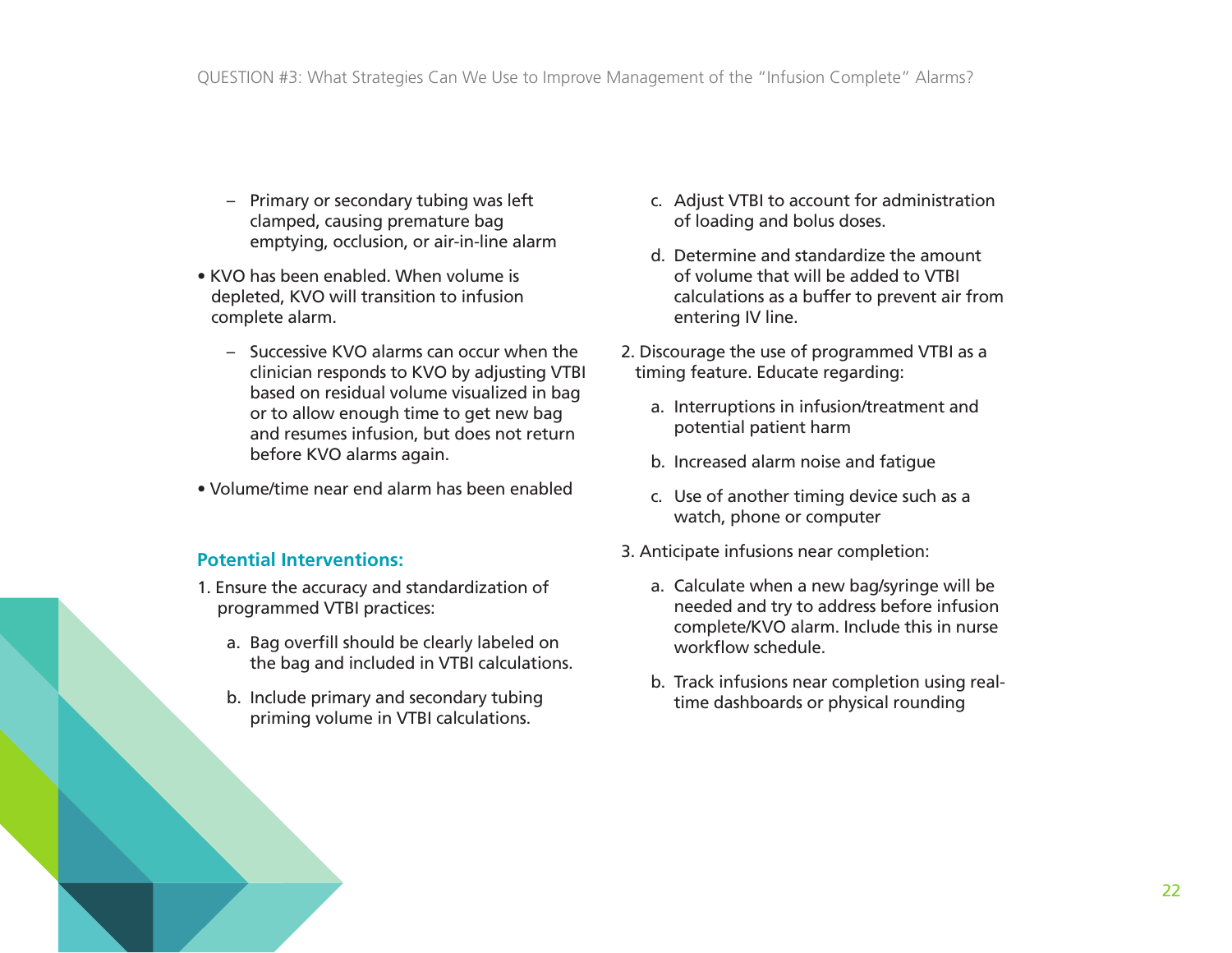QUESTION #3: What Strategies Can We Use to Improve Management of the "Infusion Complete" Alarms?

- c. Ensure infusion rate changes and bolus doses that affect total volume are documented in the medication record.
- 4. Ensure proper set up for secondary intermittent infusions:
	- a. Ensure secondary bag height differential is adequate. Volume and rate of secondary infusion can influence flow characteristics. Refer to pump manufacturer for height differential requirements.
	- b. Visually inspect drip chambers to ensure secondary is flowing.
- 5. Assess whether infusion complete related alarms can be configured to minimize alarm frequency (e.g., secondary callback, KVO, volume/time near end).

#### **References and further reading:**

Health Technology Safety Research Team, Institute for Safe Medication Practices Canada. (2010, June). Mitigating the Risks Associated with Multiple IV Infusions: Recommendations Based on a Field Study of Twelve Ontario Hospitals. http://s3.amazonaws.com/rdcms-aami/files/production/ public/FileDownloads/Foundation/Infusion/062012\_MultipleIVInfusions\_ Phase1bSummary\_Recommendations\_Rationale.pdf. Accessed February 15, 2018.

HumanEra (University Health Network). Multiple IV Infusion Safety eLearning Modules. https://secure.ismp-canada.org/elearning/course/ index.php?categoryid=1. Accessed February 15, 2018.

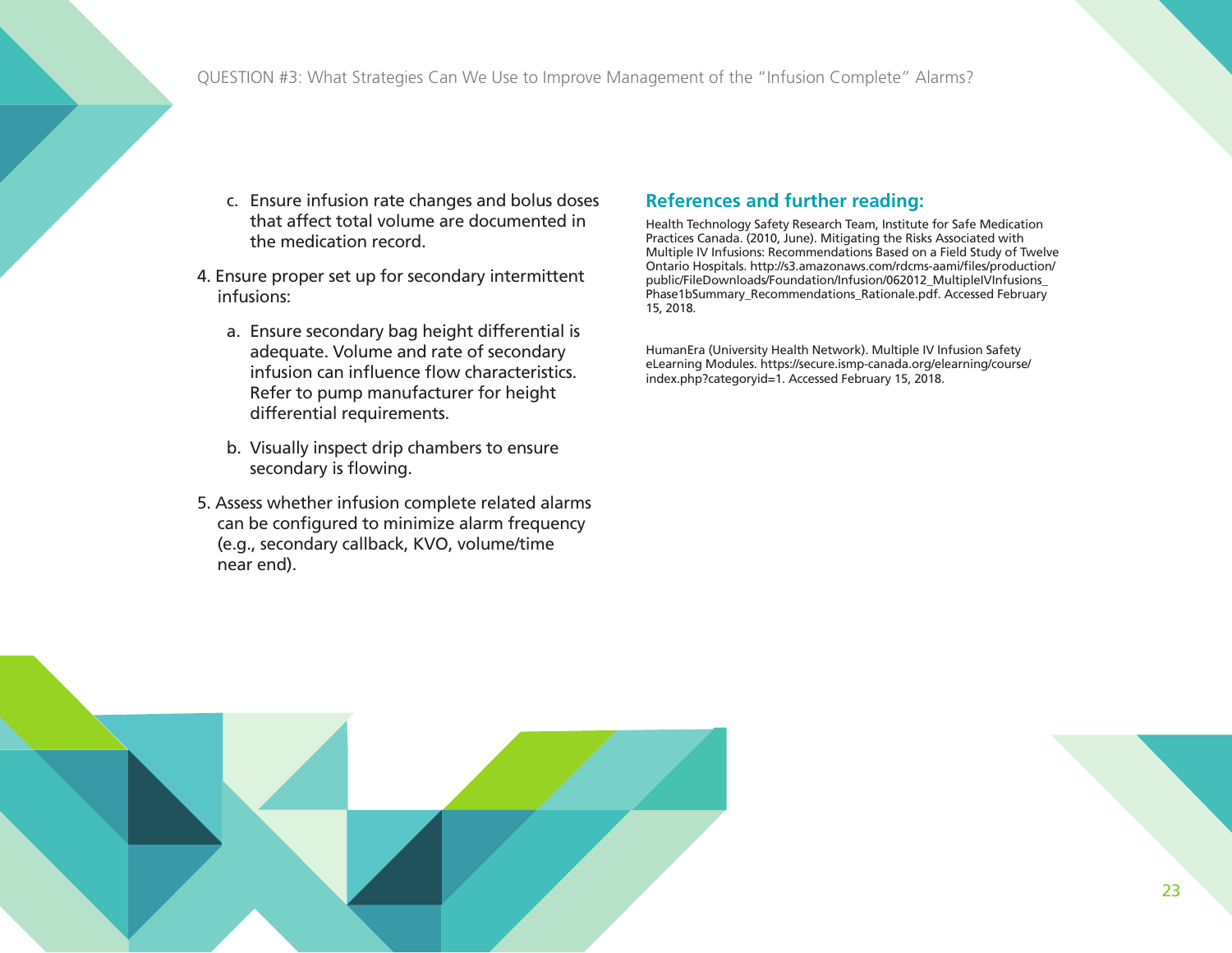

# QUESTION #4: What Strategies Can We Use to Improve Management of "Occlusion" Alarms?

#### **Occlusion-related alarms may include:**

- Upstream (fluid side) occlusion
- Partial upstream occlusion
- Downstream (patient side) occlusion
- Partial downstream occlusion

#### **Possible causes of occlusion related alarms:**

#### **Upstream Occlusion**

- A slide clamp or roller clamp is not opened
- IV tubing is kinked
- IV spike is not completely inserted into the container
- An air venting cap is not opened during infusion from rigid container
- Air vent of metered chamber or burette set is not opened
- Air vent gets wet from priming, multiple infusion containers

#### **Downstream Occlusion**

- A slide clamp, roller clamp, or manifold valve is not opened
- IV catheter is kinked or occluded
- Patient movement, especially related to catheter placement
- IV filter is clogged
- Rapid IV push delivery
- Downstream occlusion pressure threshold is set too low
- More flow desired than pump(s) can deliver with the available pressure
- A very small internal diameter catheter is in use (e.g., neonatal PIC catheters); these are highly restrictive and may result in occlusion alarms that are not true occlusions.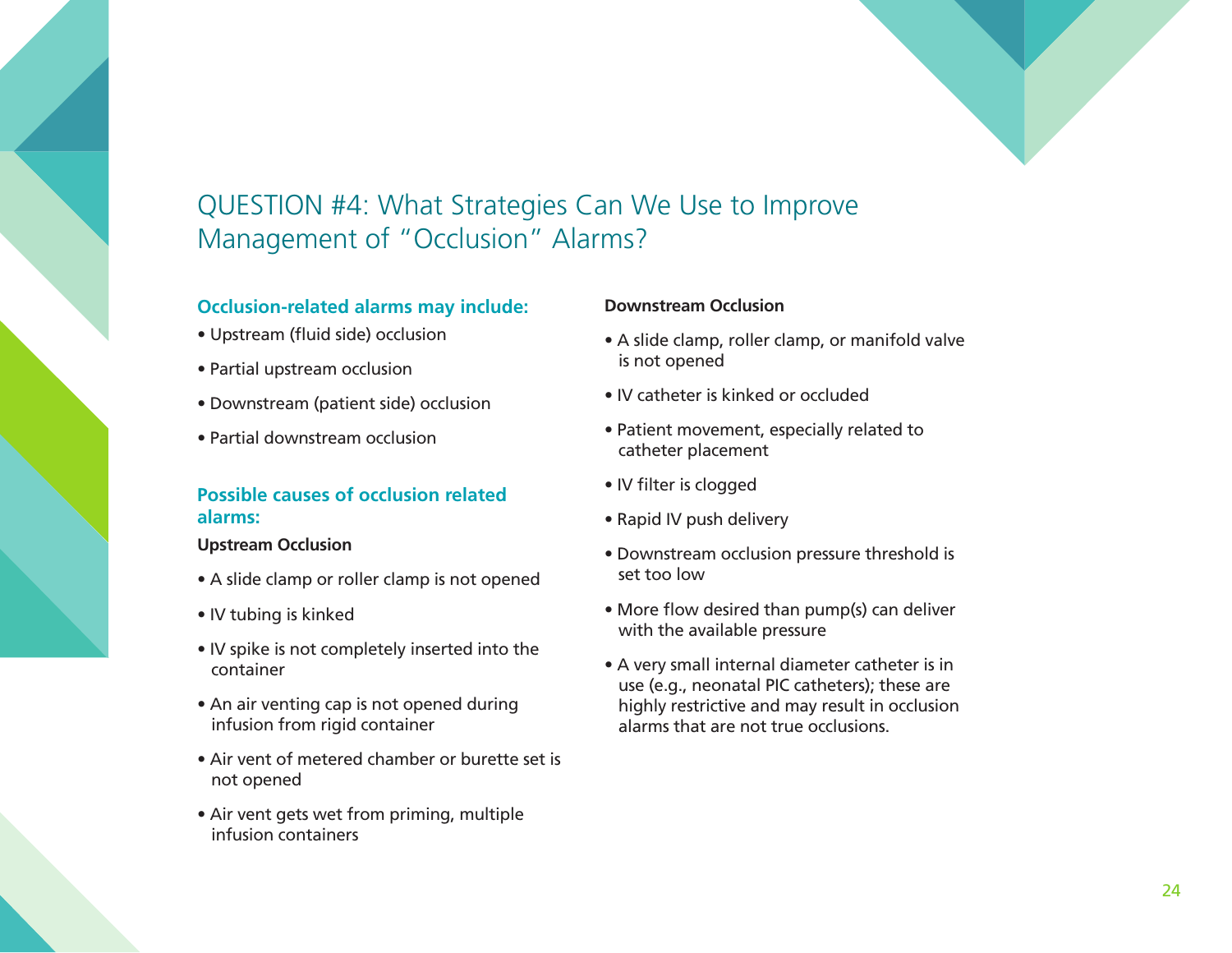#### **Potential interventions:**

#### **Upstream Occlusion**

- 1. Consider use of IV tubing that has clamps only below the pump. Detecting occlusions below the pump is typically much faster than it is above the pump, reducing the time to alarm with no or inaccurate flow.
- 2. Ensure IV tubing is not kinked.
- 3. Ensure IV spike is fully inserted into the container.
- 4. When using flexible containers (bags), air vent caps should always be left closed.
- 5. When using rigid containers (bottles, burrettes), air vent caps or covers on IV spike/drip chambers should always be in the closed position when first spiking or re-spiking a rigid container and when turning the container upside down. During infusion, the air vent must be open and clear in order for fluid to leave the rigid container.
- 6. When using rigid containers/air vents, best practice should include a second check on the position of the air vent, observation of air entering the container, and careful assessment of the cause of upstream occlusion alarms that may be occurring.
- 7. Avoid removing excess air from the IV container (sometimes referred to as "burping") as this can cause increased upstream pressure and associated alarms.
- 8. Although air vent filter material is selected due to its hydrophobic characteristics (water repelling), certain fluids and drugs with high surfactant content can "wet" the filter material and reduce or prevent air from entering the container as the fluid leaves. Problematic drugs and solutions include albumin, gamma globulins, lipids, propofol, and many chemo drugs.
- 9. Closed or wetted air vents will prevent air from entering containers and will eventually cause upstream occlusion alarms. Failure to vent the rigid container or burette can lead to loss of volume in the drip chamber. For burettes, it can also cause an hour-glass collapse in the middle of the chamber due to the vacuum created.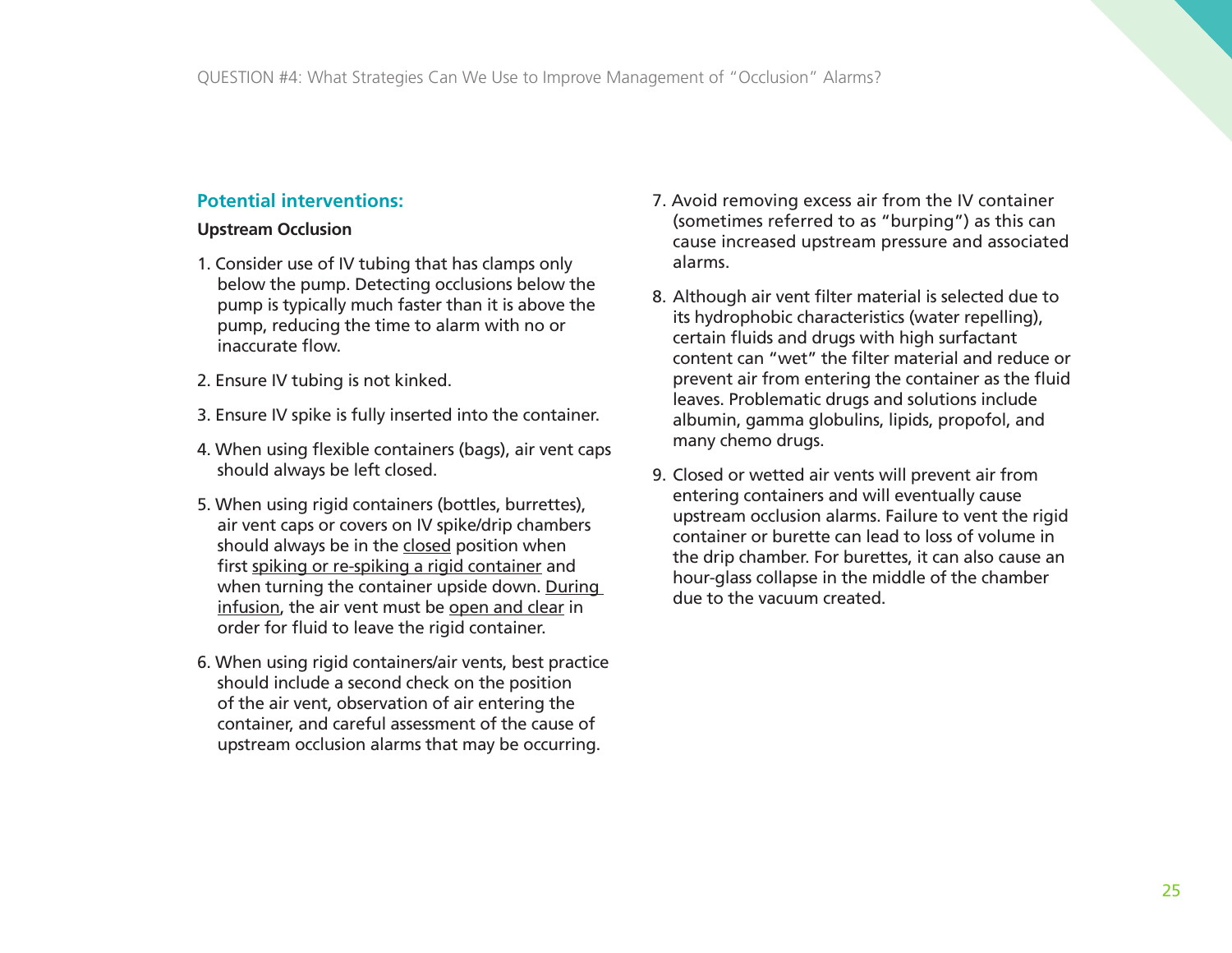#### **Downstream Occlusion**

- 1. Assess the slide clamp, roller clamp, or manifold valve to ensure it is open prior to starting a new infusion.
- 2. IV catheter placement should be carefully considered, and when possible, sites likely to result in kinking of IV catheters and occlusion alarms should be avoided. (e.g., avoid placing the catheter in the antecubital fossa).
	- a. Infusion pumps may have a feature that detects increasing downstream pressure or partial downstream occlusion and alarms, then resolve spontaneously when the partial occlusion is cleared. For example, for a catheter placed in the antecubital fossa, bending an arm may cause a pending occlusion/occlusion warning alarm, but straightening the arm will resolve the alarm before reaching full occlusion.
- 3. Assess and change IV filters per protocol. As filters remove particulate matter, they can clog, leading to high resistance and potential occlusion alarms.
- 4. Prior to administering IV push medications into IV lines, pause the infusion pump to avoid occlusion alarms.
- 5. When the rate of infusion/interior diameter of the catheter causes pressure equal to the occlusion

pressure limit setting on the pump, consider higher concentration preparations (lower infusion rate) or adjusting pump infusion pressure limit to a higher setting.

**Important Note: It is a common** misunderstanding that infusion pumps' downstream occlusion alarms will sound when infiltration or extravasation occurs.

**Downstream occlusion alarms will not detect infiltration or extravasation.**

#### **References and further reading:**

Bravery K. (2009). Pediatric intravenous therapy in practice. In Dougherty L. & Lamb J. (Eds.), Intravenous Therapy in Nursing Practice, 417-419.

Davis W. (2005). Infusion devices training tutorial: pressure in context. www.ebme.co.uk/articles/clinical-engineering/46-infusion-devices-trainingtutorial#pic. Accessed March 5, 2018.

Masoorli S. (2003). Pediatrics: small children at high risk. Journal of Vascular Access Devices, 8(3), 1-2.

Pennsylvania Patient Safety Authority. (2007). IV infiltration: be alarmed even when your infusion pump isn't. PA-PSRS Patient Safety Advisory, 4 (3). Produced by ECRI Institute and ISMP. http://patientsafety.pa.gov/ADVISORIES/Pages/200709\_97.aspx. Accessed February 15, 2018.